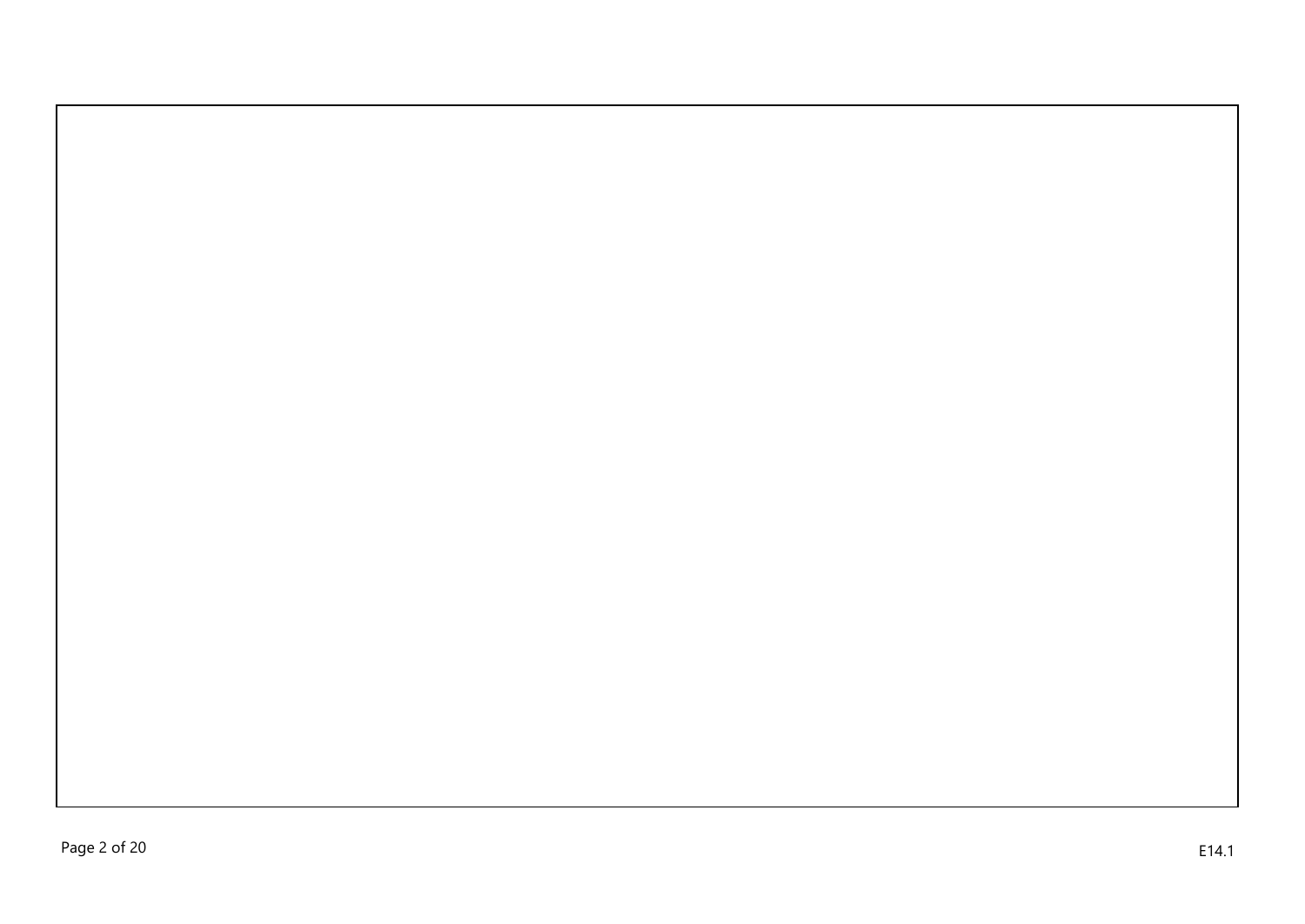| #        | Island            | House Name           | Name                  | Sex       | National ID | ړه پر ه                                       | ىئرىتر                                                      |
|----------|-------------------|----------------------|-----------------------|-----------|-------------|-----------------------------------------------|-------------------------------------------------------------|
|          | B. Eydhafushi     |                      |                       |           |             |                                               |                                                             |
|          | B. Eydhafushi     | Ummeedhuge           | Amira Mohamed         | F         | A099431     | ر و ه په و ،<br>مرگه په پور                   | ه وره در د                                                  |
|          | B. Kihaadhoo      |                      |                       |           |             |                                               |                                                             |
| 2        | B. Kihaadhoo      | Asaree Villa         | Arifa Moosa           | F         | A109339     | ئەسئەبىرە قم                                  | ە ئىمرۇ ئۇسىگە                                              |
|          | Gn. Fuvahmulah    |                      |                       |           |             |                                               |                                                             |
| 3        | Gn. Fuvahmulah    | Hoadhadu. Jeymumaage | Hassan Zareer         | ${\sf M}$ | A004423     | ج ر و ۔ بے و دے ۔<br>رامرہ گئے و و ی          | ر کر کر گرام کر دیگر<br>در برابر دیگر<br>در برابرد تر شویرو |
|          | Gn. Fuvahmulah    | Hoadhadu. Velirange  | Mohamed Shareef       | M         | A004416     | ج ر ج ع ع بر و ع<br>رس ع مح <del>ب</del> ر سر |                                                             |
|          | HA. Ihavandhoo    |                      |                       |           |             |                                               |                                                             |
| 5        | HA. Ihavandhoo    | Fehivilu             | Abdul Samad Moosa     | M         | A093885     | ئۇ س <sub>ى</sub> بورىتى<br>                  | נסכס נגב מדי.<br>גיסנג-הכנק כ                               |
|          | HDh. Kumundhoo    |                      |                       |           |             |                                               |                                                             |
| 6        | HDh. Kumundhoo    | Gahaa                | Seema Abdul Raheem    | F         | A232301     | ىرچ                                           | ر ده ده ده در ه                                             |
|          | HDh. Neykurendhoo |                      |                       |           |             |                                               |                                                             |
| 7        | HDh. Neykurendhoo | Fizaa                | Aishath Fazna         | F         | A234886     | ومج                                           | ۇرىشقى ئۇچ                                                  |
| R. Fainu |                   |                      |                       |           |             |                                               |                                                             |
| 8        | R. Fainu          | Alunthila            | Mariyam Ibrahim Manik | F         | A245249     | ارتخه شهوخه                                   | ر ه بر ه<br><del>ر</del> بر بر و<br>ەھ ئەر 35 سرىر<br>م     |
| 9        | R. Fainu          | Alunthila            | Abdul Sattar Hussain  | M         | A245421     | ارتخه شهوخه                                   | גם כם גם זה כבירה בריק הר                                   |
| $10$     | R. Fainu          | Alunthila            | Mohamed Afrah         | M         | A245427     | لأخر شهوخه                                    | כנסנכ נכשם<br>כגתכנת הציגה                                  |
| 11       | R. Fainu          | Amaaz                | Ali Ibrahim           | M         | A102110     | ر و ه<br>د د ج                                |                                                             |
| 12       | R. Fainu          | Amaaz                | Jameela Moosa         | F         | A206946     | ر و ه<br>د د ج                                | ر<br>تع تر تخر<br>دو ع                                      |
| 13       | R. Fainu          | Amaaz                | Jila Ali              | F         | A371849     | پرځ مح                                        | يرتخر كالمح                                                 |
| 14       | R. Fainu          | Aman                 | Abdul Wahhab Hussain  | M         | A120887     | برىر ھ                                        | رە دەرەپەە يەسىر ش                                          |
| 15       | $ R.$ Fainu       | Aman                 | Fauziyya Hussain      | F         | A153415     | برىر ھ                                        | زدیمه بر شهر                                                |
| 16       | $ R.$ Fainu       | Aman                 | Sakeena Ali Manik     | F         | A245420     | برىر ھ                                        | سكيانتش الأموقاسية                                          |
| 17       | R. Fainu          | Aman                 | Wafiyya Hussain       | F         | A245423     | برىر ھ                                        | ورورش برستهر                                                |
| 18       | R. Fainu          | Asareege             | Aishath Mohamed       | F         | A244895     | ئە سەئىيە ئە                                  | و دره دره در در<br>درگار شوه د بر در در                     |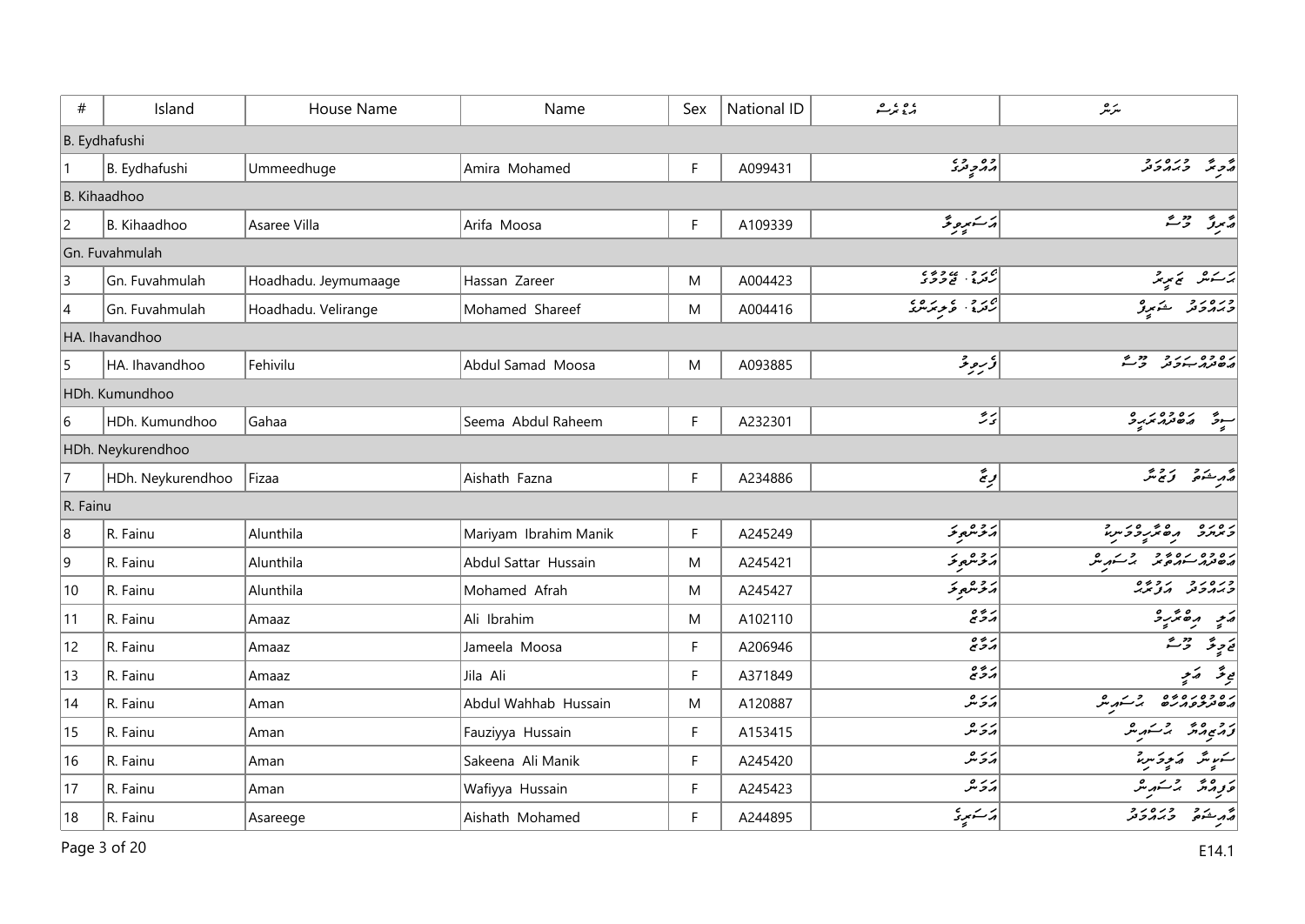| 19 | R. Fainu | Asareege           | Sameeha Easa Manik    | F         | A244900 | ئەسئە يېرى                          | سَوِيرٌ وپِسْوَسِرِهِ                        |
|----|----------|--------------------|-----------------------|-----------|---------|-------------------------------------|----------------------------------------------|
| 20 | R. Fainu | Asseyri            | Naseem Hassan Manik   | ${\sf M}$ | A112070 | لئەرىئىمبر                          | مترسوق بركشتر ويراد                          |
| 21 | R. Fainu | Asurumaage         | Hassan Manik          | M         | A141291 | بر ج ج مي د<br>مرگ مترکو مي         | ىز سەھ <sub>ى</sub> ج س <sub>ى</sub> ر       |
| 22 | R. Fainu | Asurumaage         | Ahmed Waseem          | M         | A242115 | ر د د ده ،<br>پرسه پور د            | رەرو رىدو                                    |
| 23 | R. Fainu | Asurumaage         | Mariyam Waseema       | F         | A242117 | ر و و د »<br>پرستوری                | ويواده وساقة                                 |
| 24 | R. Fainu | Asurumaage         | Sanfa Adam            | F         | A244982 | ر و و د »<br>پرسه پرو د             | سەمەي ھەرە                                   |
| 25 | R. Fainu | Asurumaage         | Sobira Mohamed        | F         | A244996 | ر و و د »<br>پر سه بود د            | پژونژ دره رو                                 |
| 26 | R. Fainu | <b>Beach Villa</b> | Abdul Rasheed Haroon  | M         | A154309 | ھەمچە <i>مەڭ</i>                    | ره وه ريدو په ووه<br>اړه تره ترشوتر کرترس    |
| 27 | R. Fainu | Beach Villa        | Hussain Rasheed       | M         | A242280 | <br> چ <sup>رچ</sup> ورځه           | جسكير هي الكرجومي                            |
| 28 | R. Fainu | Beach Villa        | Shaikha Abdul Rasheed | F         | A242282 | ھٍ کچمو مَحَر                       | أشكرت كالمتحادثة والمحر والمحر               |
| 29 | R. Fainu | Beach Villa        | Mariyam Shakeeba      | F         | A245212 | ھەمجوعرىتى                          | وبروره خنوة                                  |
| 30 | R. Fainu | Beach Villa        | Fathmath Ahmed Fulhu  | F         | A245447 | په چومو محر                         | أو د د دورود                                 |
| 31 | R. Fainu | Beach Villa        | Hawwa Abdul Rasheed   | F         | A245451 | ھەمجوعر                             | ره ده ده ده در د<br>برده ده ترد برخونر       |
| 32 | R. Fainu | Beach Villa        | Aishath Abdul Rasheed | F         | A245452 | جەمحرىرىگە                          | ه در در دره وه در در<br>در شوه در در مرشود   |
| 33 | R. Fainu | Beach Villa        | Saadna Abdul Rasheed  | F         | A245454 | ە پەھرىتە<br>ئ                      | ر و و ده وه د و د د و د                      |
| 34 | R. Fainu | Beach Villa        | Mohamed Rasheed       | ${\sf M}$ | A245456 | ھەمچە <i>مەڭ</i>                    | ورەرو بەيدۇر                                 |
| 35 | R. Fainu | Beach Villa        | Zaheenu Rasheed       | M         | A249033 | ە پەھرىتە<br>ئ                      | كالمحرس مكره وتر                             |
| 36 | R. Fainu | Beach Villa        | Aminath Sakeela       | F         | A354668 | په ټوپو مخه                         | أزويتهم سنبوقه                               |
| 37 | R. Fainu | Boagan Villa       | Mohamed Munawwar      | M         | A242169 | ە ئەش <sub>ھو</sub> مۇ              | כנסנכ כנסנכ<br><i>כג</i> תכת כית <i>ת</i> פת |
| 38 | R. Fainu | Boagan Villa       | Hawwa Mohamed         | F         | A245161 | 2 كىمبر مىتى مىتى<br>مەنبە          | ים ביםיב<br>החפ בהחבת                        |
| 39 | R. Fainu | Boagan Villa       | Ismail Rasheed        | M         | A245238 | صى سر <sub>ى</sub> ئە               | رەھۇر ئىير                                   |
| 40 | R. Fainu | Boagan Villa       | Aminath Shafeena      | F         | A245240 | ەر ەردۇ.<br>ھىر سر <sub>ى</sub> بەر | أأدو يتكمج التكويتر                          |
| 41 | R. Fainu | Boagan Villa       | Mariyam Zulfa         | F         | A245245 | 0 ره ه عر                           | د ۵ د ۵ و ۵ و ۶<br>  د بربر د سمبروتر        |
| 42 | R. Fainu | Chaandhaneege      | Moosa Ahmed Manik     | ${\sf M}$ | A244874 | ى<br>ئۇسرىرىي <sub>رى</sub>         | כ הפנכת                                      |
| 43 | R. Fainu | Chabeyleege        | Ibrahim Umar Manik    | ${\sf M}$ | A111612 | ري ء<br>کوھ <del>پ</del> ر د        | תפתוב הכתביתי                                |
| 44 | R. Fainu | Chabeyleege        | Moosa Umar Manik      | M         | A123202 | ري د<br>کوه مړ                      | a creción                                    |
|    |          |                    |                       |           |         |                                     |                                              |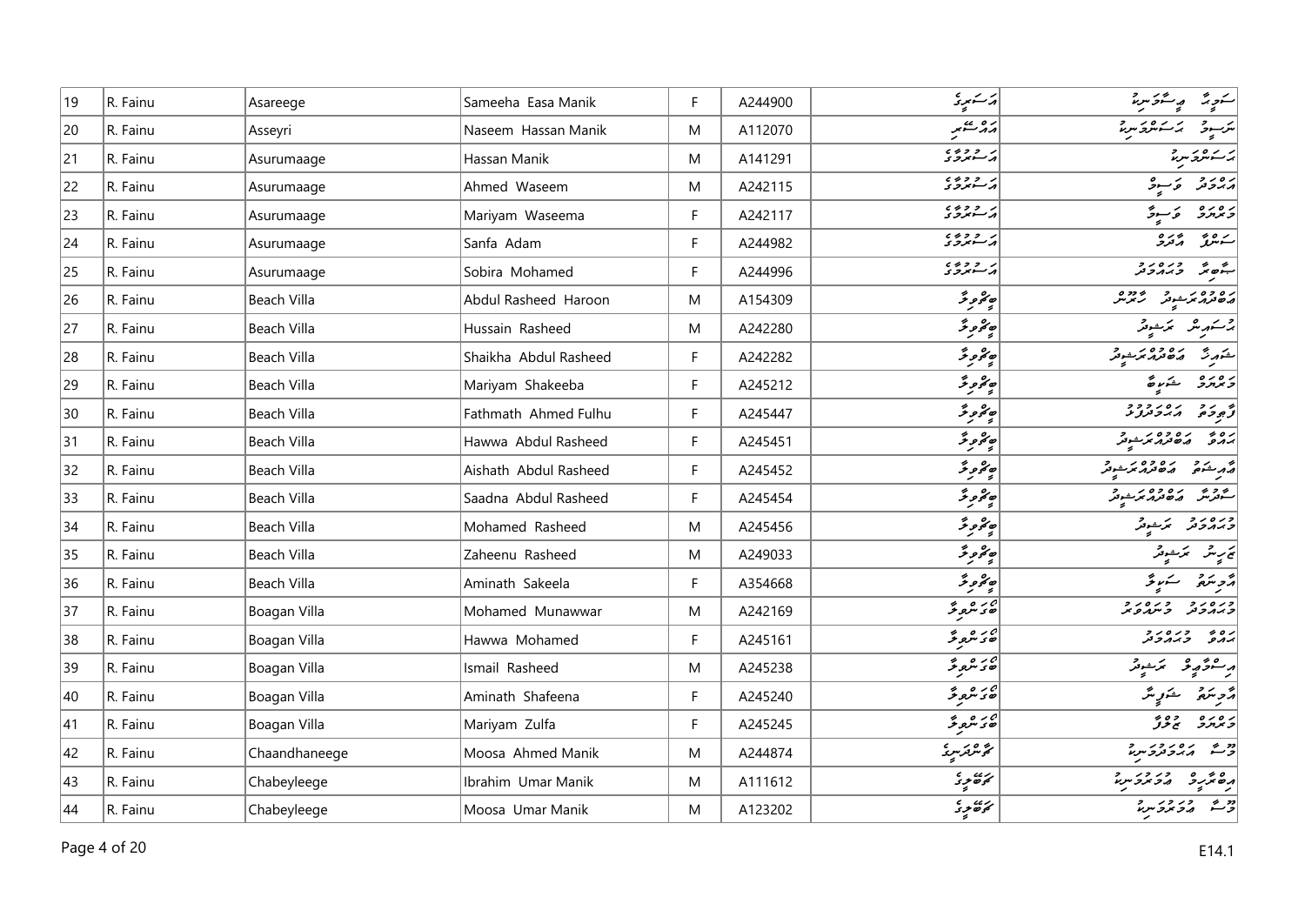| 45 | R. Fainu | Chabeyleege      | Fathimath Naziya     | F         | A242133 | ري ء<br>کوھ پر د                     | توجوجو شجوشه                                        |
|----|----------|------------------|----------------------|-----------|---------|--------------------------------------|-----------------------------------------------------|
| 46 | R. Fainu | Chabeyleege      | Fathmath Umar Manik  | F.        | A245113 | ری ۔<br>کوھنچ د                      | و د در در در                                        |
| 47 | R. Fainu | Chabeyleege      | Ahmed Umar Manik     | M         | A245119 | ري ء<br>کوھ پر د                     | גם גם כגבליתים                                      |
| 48 | R. Fainu | Chabeyleege      | Jameela Umar Manik   | F         | A245120 | ري ۔<br>کوھ پر <sup>ج</sup>          | בַּבְלֹ הַכִּמְלִיתְ                                |
| 49 | R. Fainu | Chabeyleege      | Hafsa Umar Manik     | F         | A245127 | ري د<br>کوه پور                      | גפה בגביתי                                          |
| 50 | R. Fainu | Chabeyleege      | Nazima Ali Manik     | F         | A245130 | ری دی<br>نموه د پر                   | شَعِرَةُ   مَرْجِرَ سِرْءٌ                          |
| 51 | R. Fainu | Chabeyleege      | Ahmed Nafiz          | M         | A245137 | ري ء<br>کوھ پر د                     | رەر ئەرۋە                                           |
| 52 | R. Fainu | Chandhanee Villa | Ahmed Rasheed        | M         | A147319 | ى<br>ئۇنىرىئر س <sub>ى</sub> رىگە    | أرجو ترجيع                                          |
| 53 | R. Fainu | Chandhanee Villa | Ibrahim Rasheed      | M         | A154566 | ىچە ئىرتى <i>زىبو</i> ئ <sup>ۇ</sup> | رەترىر تر                                           |
| 54 | R. Fainu | Dheyliyaage      | Mariyam Firasa       | F         | A242173 | ں<br>تروبری                          | ر ه ر ه<br>د بربرو<br>ويزينه                        |
| 55 | R. Fainu | Dheyliyaage      | Firsha Ali           | F         | A242312 | شرح مر<br>  قرح مر                   | وېرېشه<br>ر<br>ەئەمە                                |
| 56 | R. Fainu | Dheyliyaage      | Ali Ahmed            | M         | A245287 | شرم میری<br>  قرموردی                | أيمو أيرو والمحمد                                   |
| 57 | R. Fainu | Dheyliyaage      | Fareesha Ali         | F         | A245293 | قرمویزی<br>  قرمویزی                 | توموث<br>ەنىيە                                      |
| 58 | R. Fainu | Dheyliyaage      | Ahmed Firag          | ${\sf M}$ | A245300 | شرم مید بر<br>  قرمز بر د            | رەرد پەر                                            |
| 59 | R. Fainu | Dheyliyaage      | Aishath Raihaana     | F         | A388123 | ر<br>ترمویز د                        | ۇرىشكى ئىرىگىر                                      |
| 60 | R. Fainu | Dhoadhi          | Abdul Raheem Hussain | M         | A245050 | و<br>تومر                            | גם כסגם גבאתית                                      |
| 61 | R. Fainu | Dhoadhi          | Hawwa Ismail         | F.        | A245239 | جمعر                                 | برە ئەستۇمبۇ                                        |
| 62 | R. Fainu | Fathagumaage     | Fathmath Ali         | F.        | A245158 | ر ر د د »<br>زه د ر د                | و محمد الله من الله من الله من                      |
| 63 | R. Fainu | Fathis           | Moosa Hussain        | M         | A155728 | ارَموت                               | $rac{1}{2}$                                         |
| 64 | R. Fainu | Fathis           | Habeeba Adam Manik   | F         | A244886 | ا تومو <sup>ع</sup>                  | ב בפי הקירות<br>הבקבר היה ה<br>ر<br>پر <i>ہے</i> تھ |
| 65 | R. Fainu | Fathis           | Amjad Moosa          | M         | A244910 | تومو <sup>م</sup>                    | رەر دىگ                                             |
| 66 | R. Fainu | Fathis           | Aminath Husna        | F         | A244950 | ئرموے                                | بر مشرمگر<br>أرمز شرد                               |
| 67 | R. Fainu | Fathis           | Ahmed Sujau          | M         | A249009 | ترموشه                               | بر ه بر د<br>مرکز فر<br>ر حريخ چر                   |
| 68 | R. Fainu | Fathis           | Fathimath Majuda     | F         | A337025 | ىر موت<br>م                          | توجوحه ودير                                         |
| 69 | R. Fainu | Faza             | Ibrahim Nasir        | M         | A050246 | ومجنح                                |                                                     |
| 70 | R. Fainu | Faza             | Mariyam Shifaana     | F         | A242120 | ترتج                                 | رەممەد شەرىخ<br>رەممەد شەرىخ<br>دىمەد شورش          |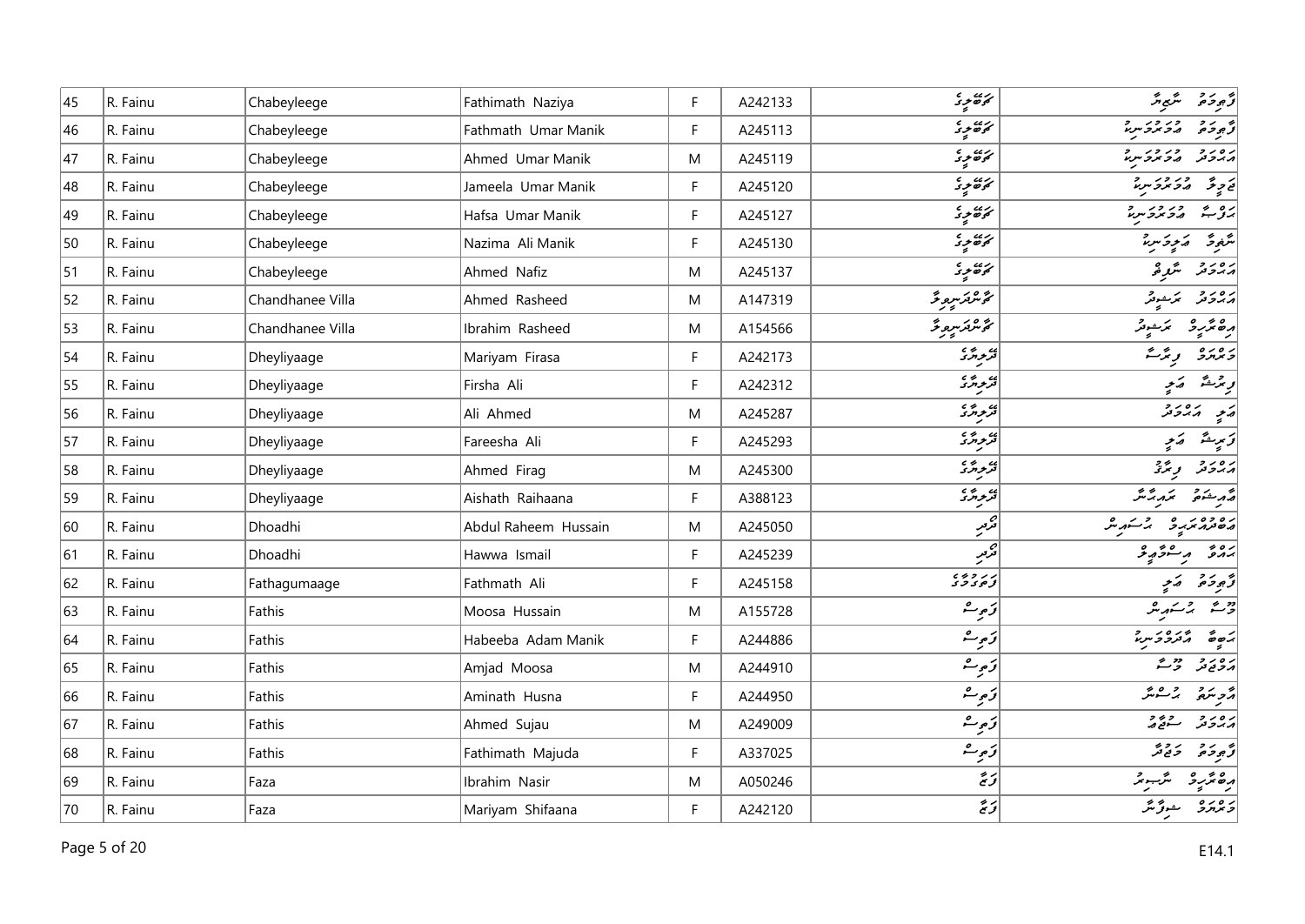| 71 | R. Fainu | Faza             | Aminath Shiuna        | F  | A242125 | ترتج                                                       | شەرگە ئىگر<br>لأحرسكم                                                               |
|----|----------|------------------|-----------------------|----|---------|------------------------------------------------------------|-------------------------------------------------------------------------------------|
| 72 | R. Fainu | Faza             | Fathmath Siyama       | F. | A245011 | ترتج                                                       | سىدۇ<br>ۇ بوز ئ                                                                     |
| 73 | R. Fainu | Fehivina         | Aminath Shara         | F. | A242106 | ۇ <sub>سرحە</sub> بىگە                                     | ړ څه سره<br>شەپتى                                                                   |
| 74 | R. Fainu | Fehivina         | Zuhura Adam Manik     | F. | A244888 | ۇر <sub>چە مى</sub> ر                                      | ככל לנפי מי                                                                         |
| 75 | R. Fainu | Fehivina         | Abdul Latheef Mohamed | M  | A245166 | ۇر <sub>چە مى</sub> ر<br>مەم                               | و ره ر د<br>تر <i>پر</i> وتر<br>ره وه ر <sub>و</sub> ه<br>پره تربر <del>ت</del> ربو |
| 76 | R. Fainu | Fehivina         | Fathimath Reesha      | F  | A249005 | ۇر <sub>ىرمە</sub> ئىر                                     | ۇۋۇۋە بېش                                                                           |
| 77 | R. Fainu | Feyrugasdhoshuge | Ibrahim Shavin        | M  | A242135 |                                                            | وە ئۈرۈ<br>ىشگە ھەشر                                                                |
| 78 | R. Fainu | Feyrugasdhoshuge | Gamarunnisa Ali       | F. | A245040 | دے ورصور و د<br>قریمری سستمبر مر <sub>ک</sub>              | ترىر دەست كەم                                                                       |
| 79 | R. Fainu | Feyrugasdhoshuge | Abdul Razzag Umar     | M  | A245149 | ) پر و ر ر ه پو و ،<br>  تو بوی سسوتوری                    | ג 2000 כג 2<br>השינו מראב הכמ                                                       |
| 80 | R. Fainu | Feyrugasdhoshuge | Mohamed Fazeel        | M  | A245155 | دے ور ے یو و ی<br>قریمری سسوترمری                          | ورەرو كەنبى                                                                         |
| 81 | R. Fainu | Feyrugasdhoshuge | Naushad Abdul Razzag  | M  | A245156 | دے ورصور و د<br>قریمری سستمبرمری                           | ر و پر و بره وه بره پره<br>سرمرشونس پره ترم برم برخ                                 |
| 82 | R. Fainu | Feyrugasdhoshuge | Adam Ihsaan           | M  | A404475 | ) <i>پر و بر و پر و ع</i><br>  تو سر ر سوفرمر <sub>ک</sub> | ەر ئەشەھر<br>په ره<br>درگرو                                                         |
| 83 | R. Fainu | Feyrumaage       | Afeefa Ahmed Manik    | F  | A244872 | ، د و و د<br>تو مرتز د                                     | 1919 קבע<br>גלב בקב ייקול<br>مَرٍ رُ                                                |
| 84 | R. Fainu | Feyrumaage       | Nafeesa Ibrahim Manik | F  | A244875 | در و در د<br>تو بورس                                       | ūر ئەس ئەھەر <i>كەن ئارى</i> ر                                                      |
| 85 | R. Fainu | Feyrumaage       | Hussain Ibrahim Manik | M  | A244876 | ړ، و و ،<br>تو مرتز ی                                      | ר האול הסתוכליטי                                                                    |
| 86 | R. Fainu | Feyrumaage       | Hafeeza Ibrahim Manik | F. | A244879 | ، د و و د<br>تو مرتز د                                     | رَزِةٌ مِعْتَبِرْدَدَ مِنْ                                                          |
| 87 | R. Fainu | Feyrumaage       | Ibrahim Ali Manik     | M  | A245034 | ، د و و د<br>تو مرتز د                                     | ە ھېڭرىرى<br>بەھ ئىرىرى<br>ە ئەبەيە ئەسرىد                                          |
| 88 | R. Fainu | Feyrumaage       | Ziyana Ibrahim Manik  | F. | A359518 | در و در د<br>تو بورس ی                                     | ە ھەمەر 3 كەردىن<br>بەھەمەر 3 كەردىن<br>ابي پڙيڙ                                    |
| 89 | R. Fainu | Finifenmaage     | Zahidha Umar          | F. | A245391 | اوسۇمىۋە                                                   | يح په قرار در در در در در کال کردند کرد.<br>م                                       |
| 90 | R. Fainu | Finifenmaage     | Adam Zahir            | M  | A245396 | اربىرد مۇد                                                 | پر ده په پر د                                                                       |
| 91 | R. Fainu | Finifenmaage     | Hussain Zahir         | M  | A245398 | ى <sub>ر سو</sub> يۇ يىر <sub>د</sub> ى<br>س               | يز سكر مثل التجاريخه                                                                |
| 92 | R. Fainu | Gulzaaruge       | Ismail Shareef        | M  | A244906 | و ه پر و ء<br>ی نومځ موبی                                  | ر عوص عمرو                                                                          |
| 93 | R. Fainu | Gulzaaruge       | Fathmath Ali          | F  | A244907 | و ه پر و ،<br>د نومځ مرد                                   | وٌجودَ حَمَدٍ                                                                       |
| 94 | R. Fainu | Hadhuvareege     | Athifa Ibrahim Manik  | F. | A242285 | تر قرح مور                                                 | ة وق<br>ە ھەتئەر 2 كەرر<br>بەھەتئەر 2 كەرىر                                         |
| 95 | R. Fainu | Hadhuvareege     | Ibrahim Ahmed Manik   | M  | A245469 | ئەنزغە ئىرىمى                                              | وهتربره<br>ر ٥ ر ٥ ر ٥<br>د پروترو سربا                                             |
| 96 | R. Fainu | Hadhuvareege     | Mohamed Ibrahim Manik | M  | A245475 | ر در پر پ                                                  | כממכנה תפתעבצית                                                                     |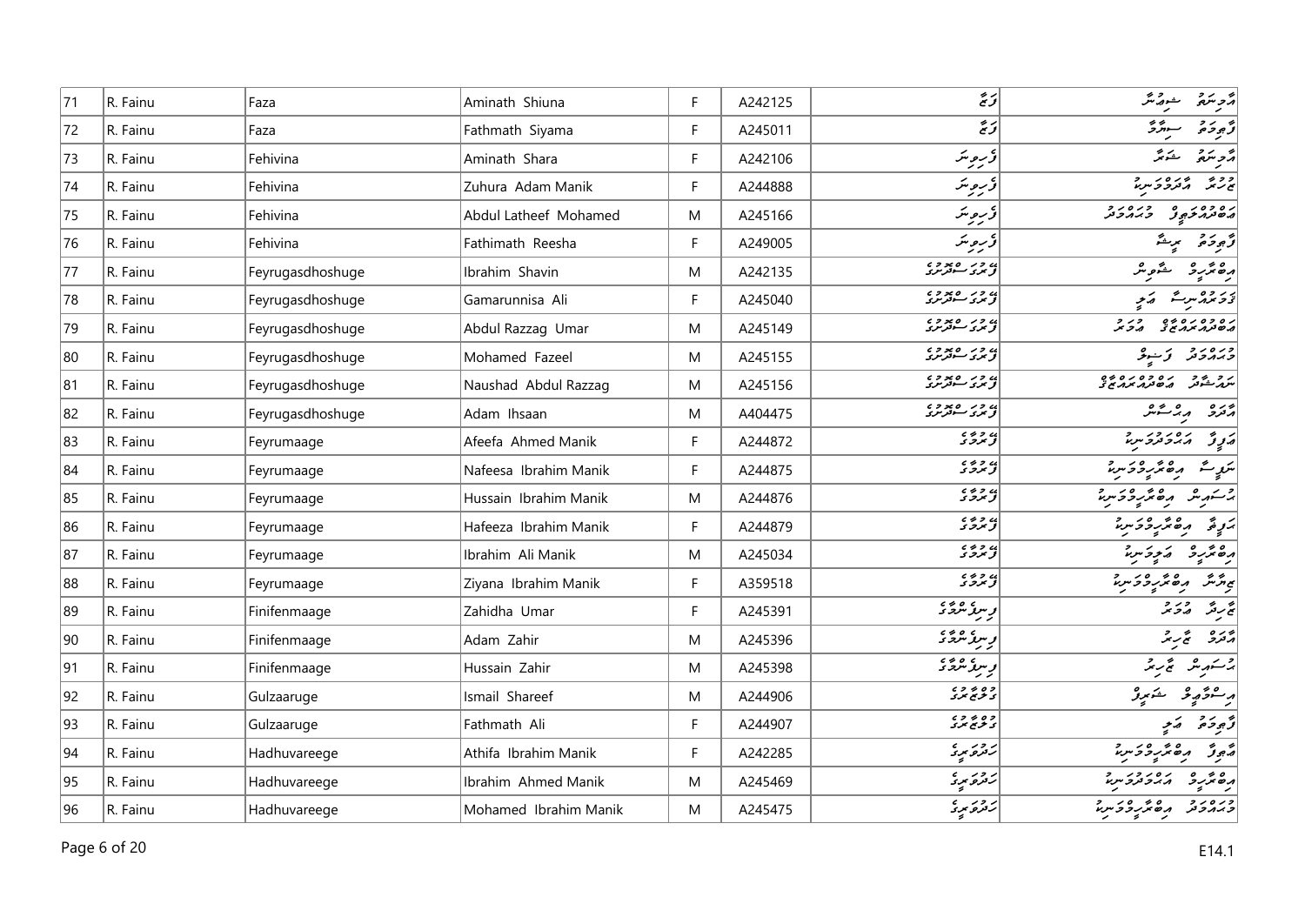| 97  | R. Fainu | Hadhuvareege  | Latheefa Adam Manik  | F           | A245478 | ر و ر پر ،<br>رنده مړي                  | پر ور در<br>پر ترو تر سربر<br>كر <sub>ى</sub> چە تۈگە     |
|-----|----------|---------------|----------------------|-------------|---------|-----------------------------------------|-----------------------------------------------------------|
| 98  | R. Fainu | Hadhuvareege  | Umar Ibrahim Maniku  | M           | A245480 | تر قرح مور                              | ەرىر<br>ە ھەمگەر 2 كەسرىد                                 |
| 99  | R. Fainu | Hadhuvareege  | Asima Ibrahim Manik  | M           | A245482 | ئەقىرىمىيەتى                            | ە ھەمەر 25 سرىر<br>م<br>ومجسوخه                           |
| 100 | R. Fainu | Hadhuvareege  | Asifa Ibrahim Manik  | F           | A249025 | ژوئر مړند                               | رە ئۈرۈ ئەرر<br>رە ئۈرۈ ئ<br>ۇ سەرى                       |
| 101 | R. Fainu | Husnuheenaage | Ibrahim Mohamed      | M           | A064691 | ر مەش <sub>رىپ</sub> ىدى<br>سىسىر       | ە ھەترىرى<br>رەھىرىرى<br>و رە ر د<br><i>د بر</i> گرىز     |
| 102 | R. Fainu | Husnuheenaage | Aminath Nuha         | $\mathsf F$ | A242283 | ر مەيرى <i>ر ش</i> كە                   | $rac{2}{3}$<br>سرجر                                       |
| 103 | R. Fainu | Husnuheenaage | Jameela Umar Manik   | F           | A245461 | ر مشتر پر سر<br>مسلم                    | رَ <sub>حر</sub> تَرُ<br>2 ב ז' די הר<br>ג' ד' ד' די ייגע |
| 104 | R. Fainu | Husnuheenaage | Ashraf Ibrahim       | M           | A245463 | ر مەيرى <sub>ر بىرى</sub><br>ئ          | رشوبرو وه بره                                             |
| 105 | R. Fainu | Husnuheenaage | Saara Ibrahim        | F           | A245465 | ر مشتر پر سر<br>مسلم                    |                                                           |
| 106 | R. Fainu | Husnuheenaage | Fathimath Muna       | F           | A371709 | ر مشتر پر سر<br>مسلم                    | تر شر<br>اؤجو خانج                                        |
| 107 | R. Fainu | Husnuheenaage | Ahmed Areef          | M           | A371782 | ر م م <sub>شر</sub> پژ <sub>ید</sub>    | أرور و درو                                                |
| 108 | R. Fainu | Huvandhumaage | Ali Adam Manik       | M           | A062374 | و ر په و د و<br>رو سربرو د              | ה התפליט                                                  |
| 109 | R. Fainu | Huvandhumaage | Yaugoob Adam Manik   | M           | A111584 | ور سروره د<br>ره سربرو د                | נ כבב כ בנים נים.<br>תגובים גנגביבייניו                   |
| 110 | R. Fainu | Huvandhumaage | Adam Mohamed Manik   | M           | A245190 | و د سرور و د<br>رو سربرد د              | שנים כניסניכליתים<br>הבקב במהכבקביתים                     |
| 111 | R. Fainu | Huvandhumaage | Fathimath Adam Manik | F           | A245194 | و ر په وه و.<br>رو سربرو د              | وتجوحه مترود مرد                                          |
| 112 | R. Fainu | Huvandhumaage | Hawwa Adam Manik     | F           | A245196 | و ر پورې<br>روس پروگ                    | גם 1974 בינים גרייניים                                    |
| 113 | R. Fainu | Huvandhumaage | Hussain Adam Manik   | M           | A245197 | و رکھنے کا مرکز کے مال<br>مرکز کرکھنے ک | جسكر شرور وكالمرد                                         |
| 114 | R. Fainu | Huvandhumaage | Hassan Zahir         | M           | A245198 | و ر په وه و.<br>رو سربرو و              | يُرْسَمْشْ الْجُرْبِرْ                                    |
| 115 | R. Fainu | Iramaage      | Ali Shaheen          | M           | A242174 | د بوره د<br>د بورگ                      | ړې ش <sub>م</sub> ر شر                                    |
| 116 | R. Fainu | Iramaage      | Mariyam Nashiha      | $\mathsf F$ | A242176 | پر تر د ی<br>  پر تر <del>ز</del> د     | رەرە شەر                                                  |
| 117 | R. Fainu | Iramaage      | Ismail Ahmed         | M           | A245310 | وبردء                                   | و عرصور دور د                                             |
| 118 | R. Fainu | Iramaage      | Haseena Ali          | F           | A245313 | ويزدى                                   | يە سىر مەر                                                |
| 119 | R. Fainu | Iramaage      | Ibrahim Nasih        | M           | A245322 | د بوره د<br>م بورگ                      |                                                           |
| 120 | R. Fainu | Iramaage      | Mohamed Saukath      | M           | A245326 | د برو ،<br>د برو د                      | و رە ر د<br><i>د بر</i> گرىر<br>سەدىرە                    |
| 121 | R. Fainu | Iramaage      | Abdulla Shahid       | M           | A366508 | بر پر ژ ء                               | ره و الله څريز<br>صفرالله څريز                            |
| 122 | R. Fainu | Irumatheege   | Adam Mohamed Manik   | M           | A126226 | ېږې تنه دي.<br>سرچره په                 | בנים כנסנכנית.<br>הבנים כמהכניפיית                        |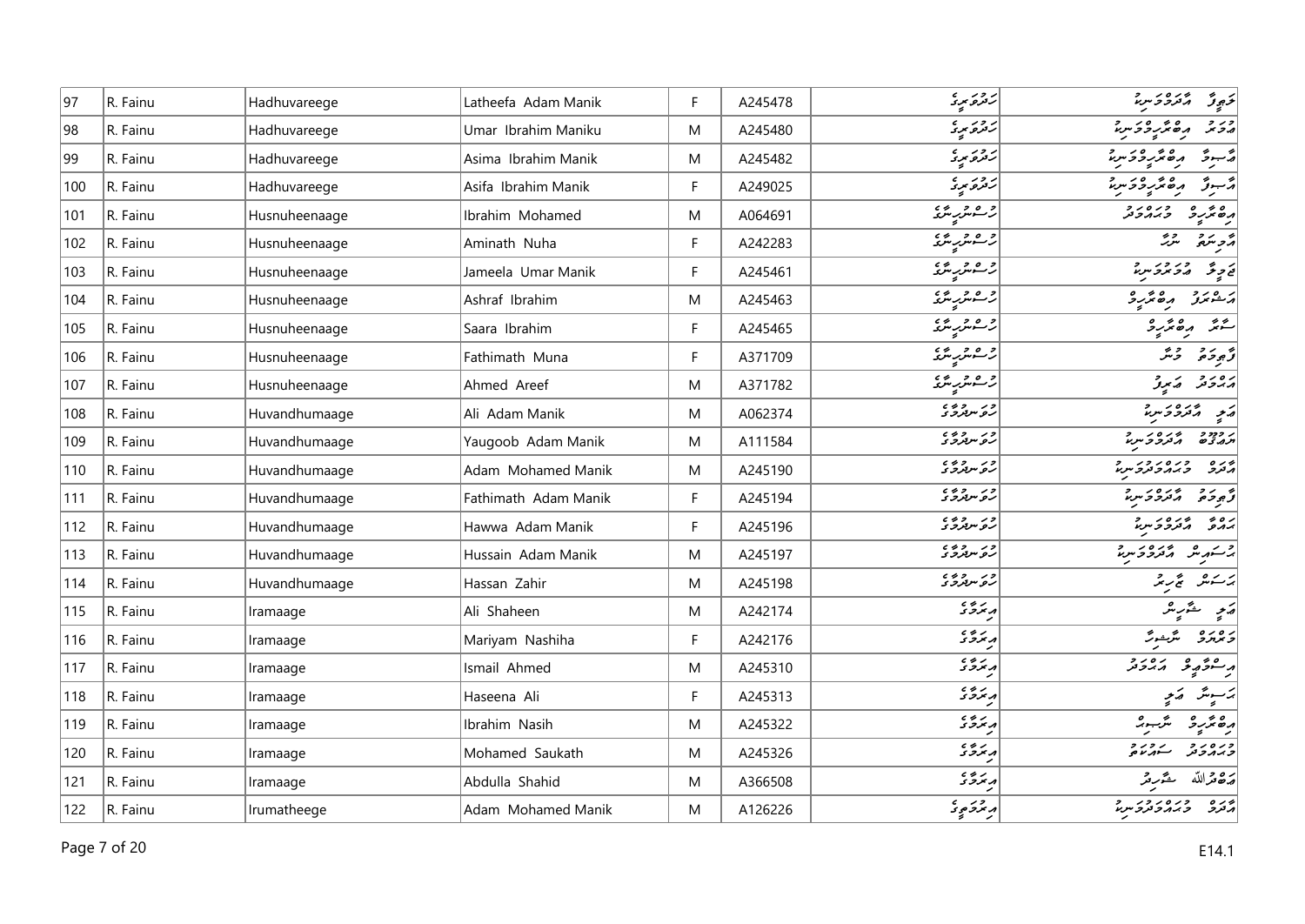| 123 | R. Fainu | Kunnaarumaage    | Abdul Gadir Hussain | M           | A112003 | و ه و و و ،<br>ما س س پر و ی                                  | ەھىروقىرىر برخىرىر                 |
|-----|----------|------------------|---------------------|-------------|---------|---------------------------------------------------------------|------------------------------------|
| 124 | R. Fainu | Kunnaarumaage    | Moomina Hussain     | $\mathsf F$ | A245051 | و ه پر و د ،<br>ما س س پر و ی                                 | ورويتر برسكريتر                    |
| 125 | R. Fainu | Luboagasdhoshuge | Moosa Khalid        | M           | A025816 | وج ر ه پوو ،<br>مون کامرمرد                                   | در شده میگردد.<br>در شده میگردد    |
| 126 | R. Fainu | Luboagasdhoshuge | Aishath Rameeza     | F           | A147437 | و <i>0 ر</i> _ 0 پر و ء<br>مون ي سنتوس                        | د مرشور<br>م<br>بحرجرتج            |
| 127 | R. Fainu | Luboagasdhoshuge | Haseefa Adam        | F.          | A245023 | و <i>0 د</i> _ 0 پر و ء<br>مون ي سنتوس                        | ئەسىزۇ<br>پور ہ<br>مرکز پ          |
| 128 | R. Fainu | Luboagasdhoshuge | Mohamed Rasheed     | M           | A245027 | و <i>0 د</i> ر 2 پو و ء<br>موھ <sub>ک</sub> ا سکو <i>نو</i> ر | ورەرو كەنبەتى                      |
| 129 | R. Fainu | Luboagasdhoshuge | Ahmed Rasheed       | M           | A245028 | وج ر ە پو و ،<br>مۇھ ي سىلمىرىرى                              | پره پر پر پر پر                    |
| 130 | R. Fainu | Luboagasdhoshuge | Ziyaadha Yoosuf     | F           | A245031 | و <i>0 د</i> ر 2 پو و ء<br>موھ <sub>ک</sub> ا سکو <i>نو</i> ر | ېږمر تر مرد وه<br>د                |
| 131 | R. Fainu | Maahaa           | Anas Rasheed        | M           | A221712 | رٌ                                                            | كالترك التمرك وقر                  |
| 132 | R. Fainu | Maahaa           | Ibrahim Fayaaz      | M           | A242300 | $\overset{\circ}{\mathcal{I}}\overset{\circ}{\mathcal{I}}$    | دە ئەر ئەدە                        |
| 133 | R. Fainu | Maahaa           | Hariyya Ahmed Manik | F           | A245087 | $\overset{\circ}{\mathcal{I}}\overset{\circ}{\mathcal{I}}$    | ג׳אות גם גבעליט                    |
| 134 | R. Fainu | Maahaa           | Ahmed Ali           | M           | A245499 | $\overset{\circ}{\mathcal{Z}}\overset{\circ}{\mathcal{Z}}$    | د ه د د کار د کار د                |
| 135 | R. Fainu | Maahaa           | Hussain Niyaz       | M           | A245508 | $\overset{\circ}{\mathcal{I}}\overset{\circ}{\mathcal{I}}$    | يز سكر مثل المريكر                 |
| 136 | R. Fainu | Maahaa           | Ali Ahmed           | M           | A245509 | $\overset{\ast}{\mathcal{Z}}\overset{\ast}{\mathcal{Z}}$      |                                    |
| 137 | R. Fainu | Mahumaage        | Fathmath Shimana    | F.          | A242138 | ر و د »<br>و رو د                                             | تزودة والمورثير                    |
| 138 | R. Fainu | Mahumaage        | Mariyam Ali Manik   | F.          | A244859 | ر و و »<br>5 رگ                                               | د ۱۵ د مر د کرد در                 |
| 139 | R. Fainu | Mahumaage        | Moosa Adam          | M           | A245167 | ر و د »<br>و رو د                                             | دیم پی مجمد حر                     |
| 140 | R. Fainu | Mahumaage        | Mohamed Nizam       | M           | A245171 | ر و » ،<br>ورو ،                                              | و ر ه ر و<br>تر پر ژ تر<br>سرىج ۋ  |
| 141 | R. Fainu | Mahumaage        | Rasheeda Ali        | $\mathsf F$ | A245177 | ر و د »<br>و رو د                                             | بمرجوش كامج                        |
| 142 | R. Fainu | Mahumaage        | Aishath Sihama      | F           | A249034 | ر و و »<br>5 رقری                                             | ۇرىشقى سىرتە                       |
| 143 | R. Fainu | Malas            | Ismail Siyaam       | M           | A082364 | ىزىمى                                                         | وصفح والمعتبرة                     |
| 144 | R. Fainu | Malas            | Aminath Zidhuna     | F           | A245393 | 5 تر ره                                                       | أأرجاح والمحمد                     |
| 145 | R. Fainu | Manzil           | Ali Umar Manik      | M           | A079593 | ۇمىئېۋ                                                        |                                    |
| 146 | R. Fainu | Manzil           | Aminath Shumaa      | F           | A327500 | ئەشىر ۋ                                                       |                                    |
| 147 | R. Fainu | Meenaaz          | Ahmed Rishfan       | M           | A242109 | جريثي                                                         | ره رو مرے و مر<br>  در دو مرے و مر |
| 148 | R. Fainu | Meenaaz          | Hassan Adam Manik   | M           | A244884 | جریٹرچ                                                        | يُرَسَدَسُ الْمُفْرِقِ وَاسْرِدِ   |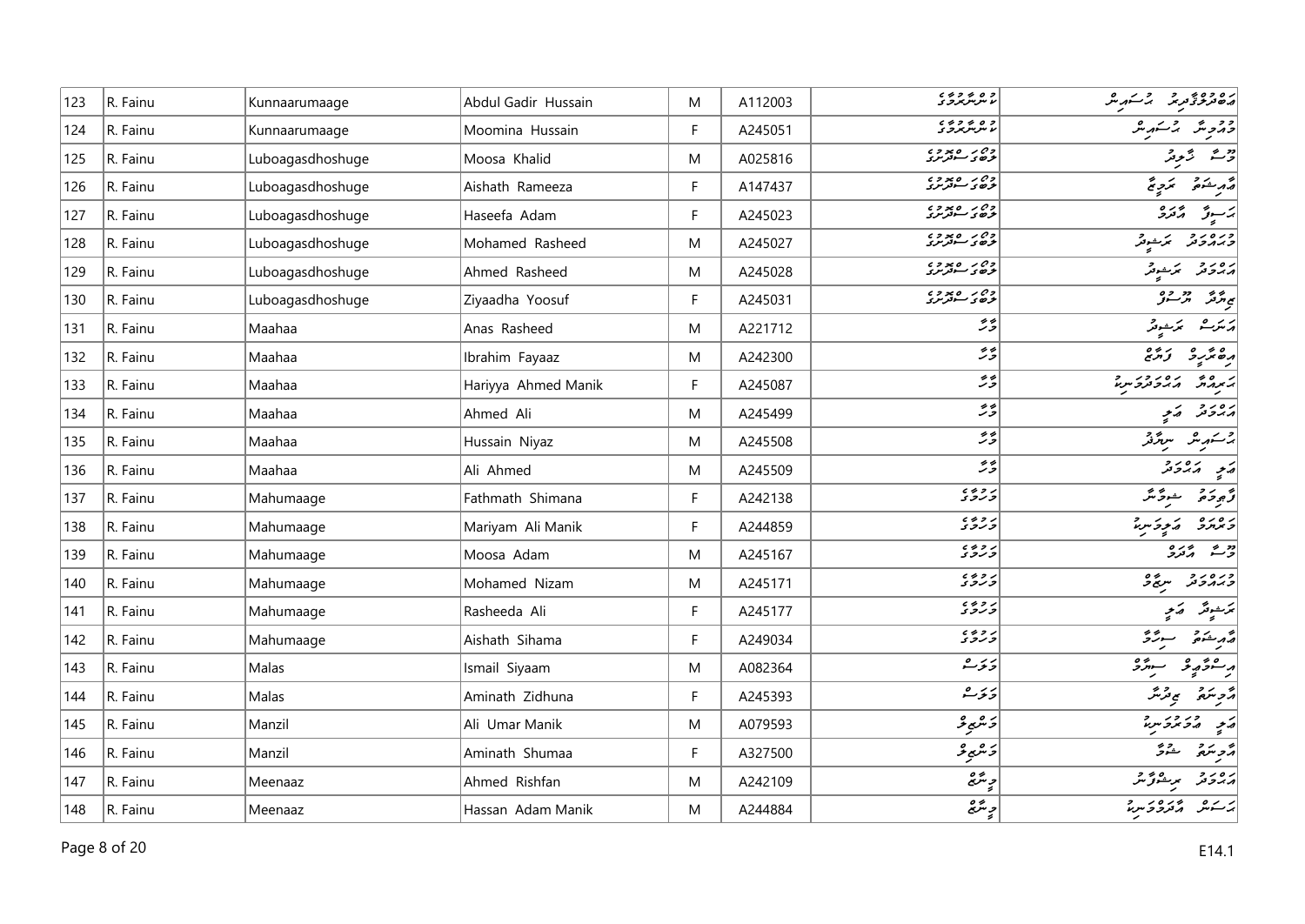| 149 | R. Fainu    | Meenaaz     | Sanfa Umar Manik     | F.          | A245115 | جريثي                               | سەس ئەر دىر بىر                          |
|-----|-------------|-------------|----------------------|-------------|---------|-------------------------------------|------------------------------------------|
| 150 | R. Fainu    | Meenaaz     | Hussain Irshaam      | M           | A249026 | حريثره                              | برسكريش مريز شوخ                         |
| 151 | R. Fainu    | Mehuraa     | Ismail Shareef       | M           | A112069 | ی و پیچ<br>حرمتر                    | رەشۇر ئىير                               |
| 152 | R. Fainu    | Mehuraa     | Rilwan Shareef       | M           | A242180 | ی و پ <sub>ش</sub>                  | ىرىشۇش شەيرۇ                             |
| 153 | R. Fainu    | Mehuraa     | Adam Ali Manik       | M           | A245359 | ی و پی<br>حرمتر                     |                                          |
| 154 | R. Fainu    | Mehuraa     | Nasheeda Moosa Manik | F.          | A245360 | ی و پیچ<br>حرمتر                    |                                          |
| 155 | R. Fainu    | Mehuraa     | Ahmed Shareef        | M           | A245362 | ی و پیچ<br>حرمتر                    | رەرو شىرو                                |
| 156 | R. Fainu    | Mehuraa     | Mohamed Faisal       | M           | A245365 | ی و پی<br>حرمتر                     | ورەرو تەرىبو                             |
| 157 | R. Fainu    | Mehuraa     | Abdulla Faisal       | M           | A245366 | ی و پ <sub>ش</sub>                  | أرەقمەللە قەربىق                         |
| 158 | R. Fainu    | Moon Light  | Mohamed Ahmed Maniku | M           | A244873 | روموبر ۾                            | כנסנכ נסנכנית                            |
| 159 | R. Fainu    | Moon Light  | Seema Moosa Manik    | F.          | A245437 | ومشرقه وهج                          |                                          |
| 160 | R. Fainu    | Namira      | Ibrahim Ali Maniku   | M           | A244856 | يئرجر                               | رە ئەير ئە ئەيدىر                        |
| 161 | R. Fainu    | Namira      | Abdul Rahman Shareef | M           | A244858 | يئرجر                               | ره وه ره وه<br>مصرم <i>برب</i> ر حس شهرو |
| 162 | R. Fainu    | Nooali      | Ibrahim Siyam        | M           | A123204 | يتدمر                               | وە ئەر ئە                                |
| 163 | R. Fainu    | Noovilu     | Saadha Nizar         | F           | A242316 | يترعر فحر                           |                                          |
| 164 | R. Fainu    | Noovilu     | Aminath Umar Manik   | F           | A245106 | لترعر فحر                           |                                          |
| 165 | R. Fainu    | Noovilu     | Zuhdha Nizar         | F.          | A245207 | يتروجه                              | جرحمہ سرچ تر                             |
| 166 | R. Fainu    | Noovilu     | Shoodha Nizar        | F.          | A245209 | يتروخه                              | دودو سرچ تر                              |
| 167 | R. Fainu    | Noovilu     | Shahida Nizar        | F.          | A337061 | لتروغه                              | شريد برويز                               |
| 168 | R. Fainu    | Orchidmaage | Fathimath Saazleen   | F           | A381891 | 55249                               | قورة متعجم                               |
| 169 | R. Fainu    | Paris ge    | Moosa Mohamed        | M           | A245405 | ې <sub>مور</sub> ه دي<br>د مو       | ووري وره دو                              |
| 170 | $ R.$ Fainu | Paris ge    | Aishath Umar Manik   | $\mathsf F$ | A245406 | ې <sub>مور</sub> ه دي<br>ر          | ה.<br>האג בית הכתבית ו                   |
| 171 | R. Fainu    | Paris ge    | Aishath Mufeeda      | $\mathsf F$ | A245408 | ې مرت<br>بر مړين                    |                                          |
| 172 | R. Fainu    | Paris ge    | Fazna Moosa          | F.          | A245410 | ې <sub>مور</sub> ه دي<br>بو مورسونه | ىزە ئەرىپى ئەس                           |
| 173 | R. Fainu    | Paris ge    | Fazeela Moosa        | F.          | A245411 | ې <sub>مور</sub> ه دي<br>د مو       | دين مشر<br>  توسچ څخه                    |
| 174 | R. Fainu    | Paris ge    | Fathimath Riyasha    | F.          | A245413 | ې موسیږ<br>بو موسیق                 | توجدة برمزية                             |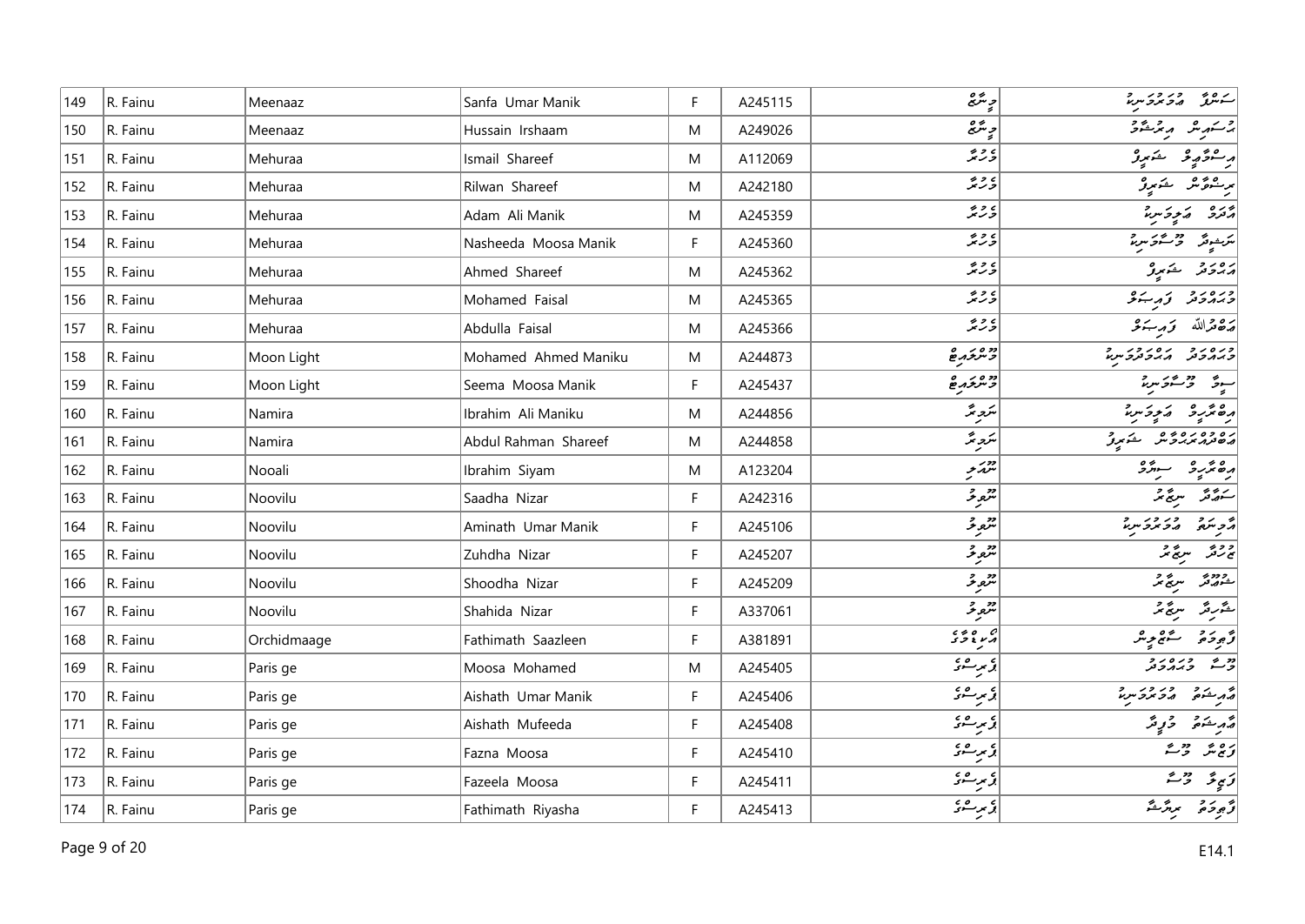| 175 | R. Fainu | Paris ge     | Mohamed Riyaaz            | M           | A337023 | ې موسوي<br>بو موسوي               | ورەرو بروگ                                                                                               |
|-----|----------|--------------|---------------------------|-------------|---------|-----------------------------------|----------------------------------------------------------------------------------------------------------|
| 176 | R. Fainu | Paris ge     | Areesa Moosa              | E           | A371700 | ې <sub>مور</sub> ه دي<br>د مو     | دو مح<br>لئەسپە يەشە                                                                                     |
| 177 | R. Fainu | Reysham      | Ahmed Mohamed             | M           | A238162 | بۇيدە                             | נפנד בנסנד<br>הגבת בגהבת                                                                                 |
| 178 | R. Fainu | Rhythm       | Mohamed Ali Manik         | M           | A152992 | برترو                             | כמחכת היכליטי                                                                                            |
| 179 | R. Fainu | Rhythm       | Aminath Adam Manik        | F           | A245193 | ىرىزد                             | پوره ر در<br>مرکز د کرره<br>أرمز                                                                         |
| 180 | R. Fainu | Rhythm       | Mariyam Masitha           | F           | A249015 | برىزە                             | رەرە ئەستۇ                                                                                               |
| 181 | R. Fainu | Roashaneege  | Ibrahim Zahir             | M           | A242201 | تريئة مبرئة                       | رە ئەيرو ئ <sub>ە</sub> رىز                                                                              |
| 182 | R. Fainu | Roashaneege  | Ahmed Zahir               | M           | A242205 | مرڪسرءَ<br>پ                      | برەرو ئېرىر                                                                                              |
| 183 | R. Fainu | Roashaneege  | Mohamed Zahir             | M           | A242305 | ترىشەمىرگە                        | وره دو ځريز                                                                                              |
| 184 | R. Fainu | Roashaneege  | Umar Adam                 | M           | A245388 | ە<br>ئىرىشەس <sub>ىرى</sub> گە    | ور و پره<br>در ر                                                                                         |
| 185 | R. Fainu | Roashaneege  | Abida Adam                | F           | A245390 | مرڪسري<br>مرڪس <sub>و</sub>       | ړُه پَر پره                                                                                              |
| 186 | R. Fainu | Roashaneege  | Najuma Umar               | F           | A245394 | ترڪسري                            | ر و د مر در د<br>سرچ د کرن کر                                                                            |
| 187 | R. Fainu | Roashaneege  | Ali Zaahir                | M           | A249021 | ترڪسري                            | $\frac{2}{3}$ $\frac{2}{3}$ $\frac{2}{3}$                                                                |
| 188 | R. Fainu | Roashaneege  | Zeenath Umar              | $\mathsf F$ | A387558 | ترىشەسرىگە                        | ى ئىر ئەر ئەر ئە                                                                                         |
| 189 | R. Fainu | Rosary ge    | Fathmath Rifa             | F           | A242293 | ہ پر ہے<br>تنزیح میری             | ۇۋۇۋە بېرۇ                                                                                               |
| 190 | R. Fainu | Rosary ge    | Abdul Rahman Hussain      | M           | A245488 | ہ پر پر پر<br>مربح موبچہ          | ره وه ره ده و<br>مصرم برروس<br>برسەمەرىش                                                                 |
| 191 | R. Fainu | Rosary ge    | Ramla Adam                | F           | A245491 | ہ پر ہر ہ<br>تنزیح موری           | ره و په ده<br>برونو گرترو                                                                                |
| 192 | R. Fainu | Rosary ge    | Abdul Rauf Abdul Rahman   | M           | A245493 | ەر<br>ئىرىئے ئىپ <sub>رى</sub> مە | נס כס נדכב נס כס נס 4 ס<br>השינו או אל השינו אינגיק                                                      |
| 193 | R. Fainu | Rosary ge    | Abdul Maajid Abdul Rahman | M           | A245495 | ہ<br>تریخ مور                     | נים כם כי כי נים כם נים בים היום היום היום היום היום ביותר.<br>הנים בקיבקי בקיבור הנים בקיבה היום ביותר. |
| 194 | R. Fainu | Saameehiyaa  | Abdul Hameed Easa         | M           | A244896 | سە<br>ئەسرىر                      | ړه وه رو په په                                                                                           |
| 195 | R. Fainu | Saameehiyaa  | Aminath Hameeda           | $\mathsf F$ | A244898 | ش <sup>ې</sup> د برېژ<br>د بر     | ړٌ پر پر پر پر پر                                                                                        |
| 196 | R. Fainu | Saameehiyaa  | Mariyam Hameeda           | F           | A244899 | ش <sub>وچە رى</sub> ر             | رەرە بەر                                                                                                 |
| 197 | R. Fainu | Saameehiyaa  | Ahmed Rameez              | M           | A244902 | سەھ بەر<br>ئىقىرىس                | ړه دی پر د                                                                                               |
| 198 | R. Fainu | Saameehiyaa  | Easa Ahmed Manik          | M           | A245088 | مەھ<br>سەھەر بىر                  |                                                                                                          |
| 199 | R. Fainu | Safaa Manzil | Aminath Shifa             | F           | A242114 | السؤد شيوفر                       | أثر حريج<br>شەرگە                                                                                        |
| 200 | R. Fainu | Safaa Manzil | Simla Moosa Manik         | F           | A244978 | سەۋ ئەشبى بى                      | היבב ביביעו                                                                                              |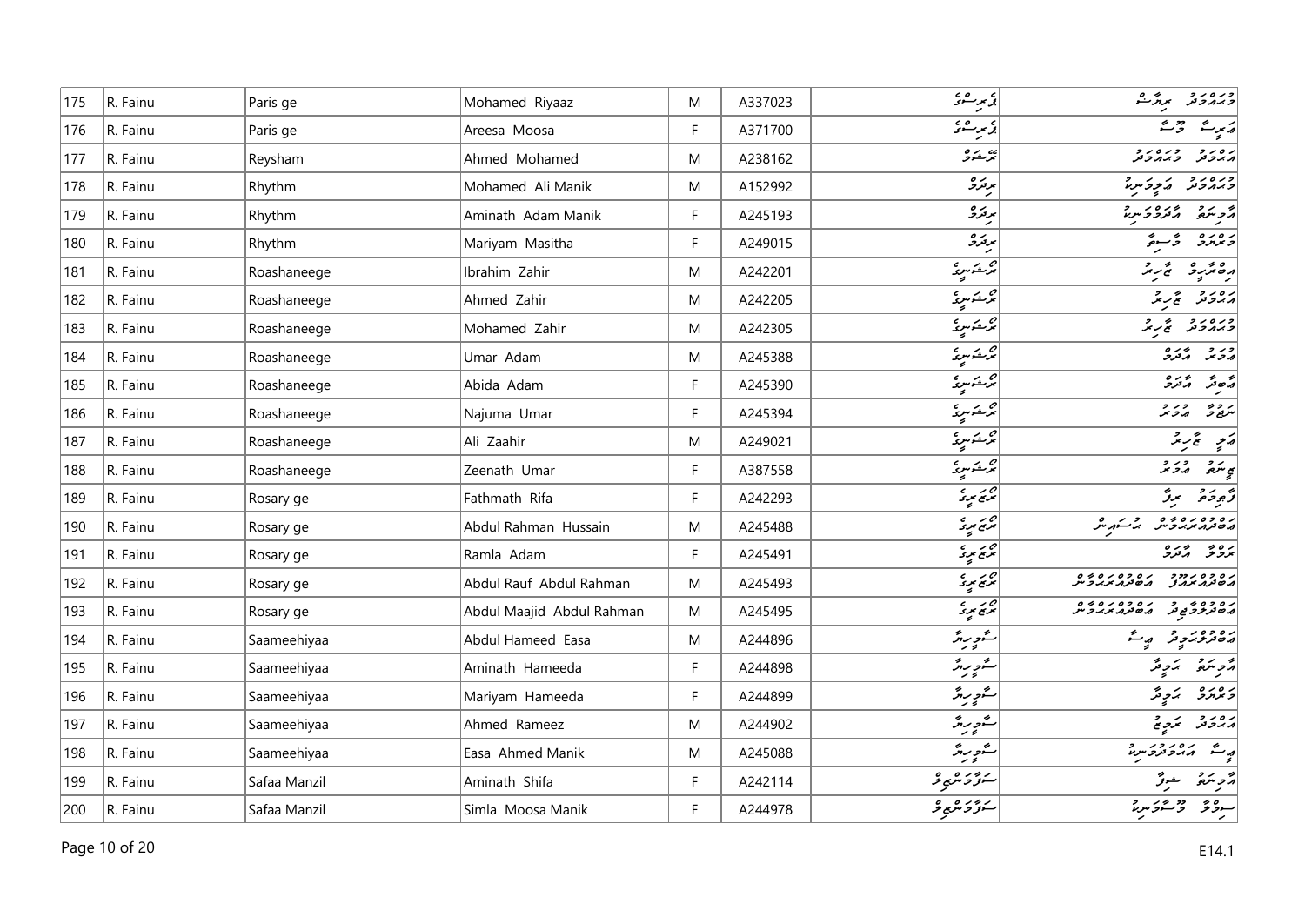| 201 | R. Fainu | Safaa Manzil   | Ibrahim Khaleel       | M  | A245025 | رىز ئەر ھ <sub>ىنجى</sub> ئە | رەنزىرو تەرو                                                                                          |
|-----|----------|----------------|-----------------------|----|---------|------------------------------|-------------------------------------------------------------------------------------------------------|
| 202 | R. Fainu | Safaa Manzil   | Ahmed Shaffan         | M  | A323457 | سەۋ ئەشرىپ بۇ                | رەرد بەەپەر                                                                                           |
| 203 | R. Fainu | Safaa Manzil   | Fathimath Risfa       | F. | A388020 | سەۋ ئەشرىپ بۇ                | ژوده برجۇ                                                                                             |
| 204 | R. Fainu | Salaf          | Mohamed Hassan Manik  | M  | A051079 | سەنزىق                       | כנסנכן האולי הק                                                                                       |
| 205 | R. Fainu | Satharuge      | Fathimath Waheedha    | F  | A073323 | ر ر د د<br>ستمبر             | وٌجوحَہُ وَرِمَّہُ                                                                                    |
| 206 | R. Fainu | Satharuge      | Ahmed Waheed          | M  | A111683 | ر ر و د<br>ستمبری            | برەر ئەرقر                                                                                            |
| 207 | R. Fainu | Satharuge      | Abdul Samad Mohamed   | M  | A151728 | ر ر و ،<br>ستمبر             | נסכם נינ כנסנכ<br>השנה-יכנג כגהכנג                                                                    |
| 208 | R. Fainu | Satharuge      | Aminath Waheedha      | F  | A244868 | ر ر و ،<br>سعو بو و          | أأزحر سكرة وتحريقه                                                                                    |
| 209 | R. Fainu | Satharuge      | Hassan Waheed         | M  | A244869 | ر ر و د<br>ستمبری            | پرسترس الاراد                                                                                         |
| 210 | R. Fainu | Seenaa         | Ahmed Sameer          | M  | A153414 | سەپىگر                       | دەرو سەچە                                                                                             |
| 211 | R. Fainu | Seenaa         | Shirumyna Moosa Manik | F. | A153448 | سەپىگر                       | موند و المستخدم المستخدم المستخدم المستخدم المستخدم المستخدم المستخدم المستخدم المستخدم المستخدم الم  |
| 212 | R. Fainu | Seenaa         | Razeena Moosa Manik   | F  | A242198 | سىپىتىر<br>ئى                | ىمە ئەسىرىدە ئەرەپىيە ئەرەپ ئەرەپ ئەرەپ ئەرەپ ئەرەپ ئەرەپ ئەرەپ ئەرەپ كەنتە ئەرەپ كەرەپ كەرەپ ئەزا ئە |
| 213 | R. Fainu | Seenaa         | Moosa Ali Manik       | M  | A245375 | اسىپىتىر<br>ئىسىگە           | ويستم ويموجه سره                                                                                      |
| 214 | R. Fainu | Seenaa         | Sanfa Umar Manik      | F  | A245377 | ىبەتىر                       | سكس ورور در                                                                                           |
| 215 | R. Fainu | Seenaa         | Mausooma Moosa Manik  | F. | A245379 | سەپىگە                       | נכחבר חבר מנות                                                                                        |
| 216 | R. Fainu | Seenaa         | Mohamed Sameer        | M  | A245381 | سومتر                        | ورورو كوپر                                                                                            |
| 217 | R. Fainu | Seenaa         | Sharmeela Moosa Manik | F. | A245383 | سەپتر                        | أشهرونخ ومشوسرة                                                                                       |
| 218 | R. Fainu | Seenaa         | Farushana Moosa Manik | F. | A245385 | سەمىگە                       | ۇ ئارشۇنىڭ بار ئاس ئار                                                                                |
| 219 | R. Fainu | Seereenu Villa | Nasreena Ibrahim      | F  | A111312 | سەبىر بىرى<br>ئىقسىم         | ەرھەترىر <sup>ى</sup><br>ىئە <sup>ر م</sup> ەسمە ئىگر                                                 |
| 220 | R. Fainu | Seereenu Villa | Abdul Mathyn Ibrahim  | M  | A138144 | سىيرىترە ۋ                   | ر ه وه ر<br>پره ترڅرخه په<br>ەھ تررۈ                                                                  |
| 221 | R. Fainu | Seereenu Villa | Zoona Ibrahim         | F  | A242131 | سەبىر بىرى<br>ئ              | وديمه ره محرب                                                                                         |
| 222 | R. Fainu | Seereenu Villa | Ibrahim Hussain       | M  | A245045 | سەبىر بىرى<br>ئ              | مەھترىرى بر شەر ش                                                                                     |
| 223 | R. Fainu | Seereenu Villa | Abdul Majeed Ibrahim  | M  | A245057 | سەبىر بىرى ئۇ<br>ئىقسىسىر    | גם כם גב"ר הסתקיב                                                                                     |
| 224 | R. Fainu | Seereenu Villa | Abdul Salaam Ibrahim  | M  | A245059 | سەبىر بىر بورۇ<br>ئىقسىسىم   | גם כם גם ם פיק כ                                                                                      |
| 225 | R. Fainu | Seereenu Villa | Yumna Ibrahim         | F  | A245070 | سەمە يىز <sub>ى</sub> موقە   | כם מ" הסיבתיב                                                                                         |
| 226 | R. Fainu | Seereenu Villa | Sheereena Ismail      | F. | A245222 | سومبر يتر <sub>حو</sub> محر  | شوبرنگر بر عظیم و                                                                                     |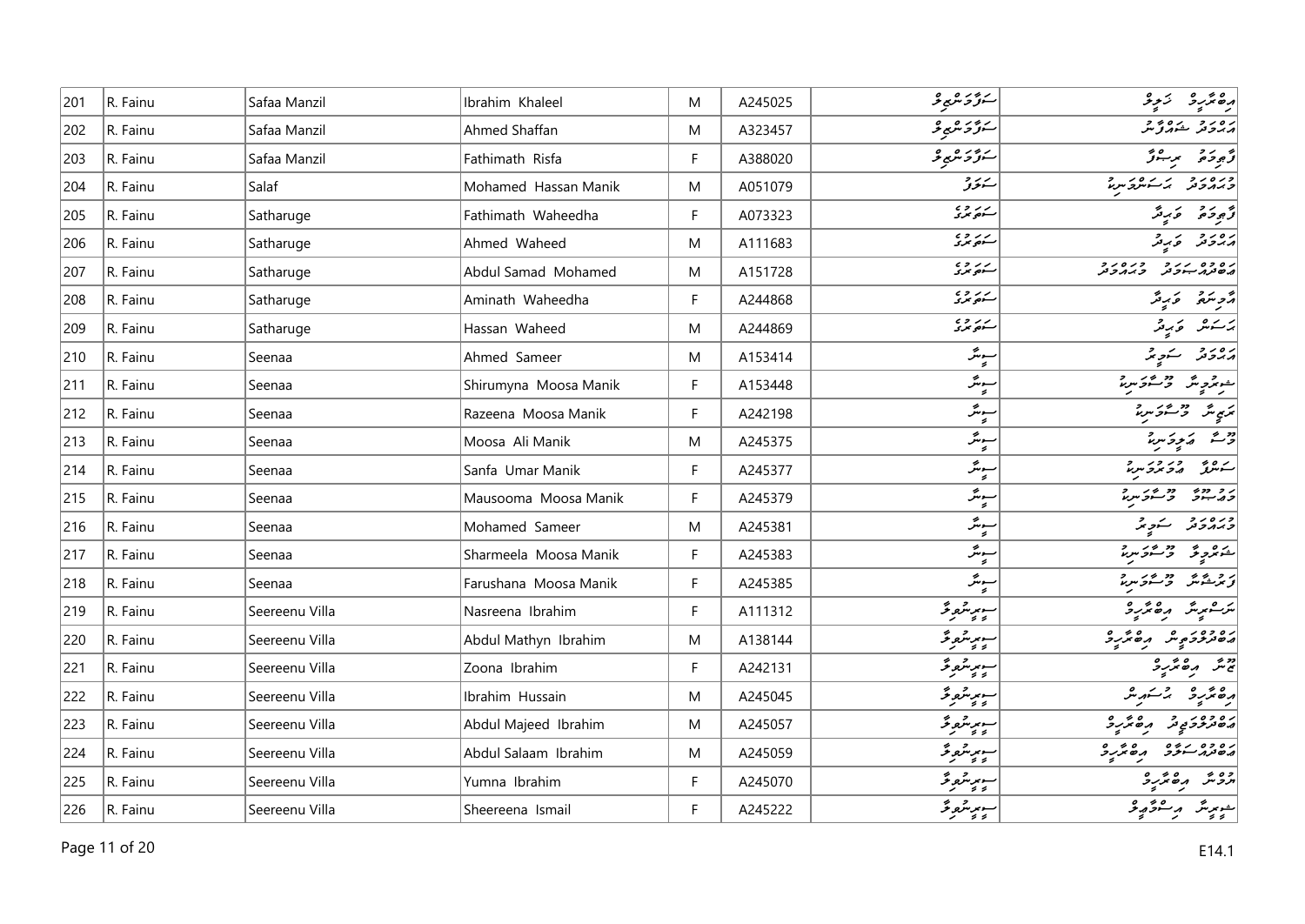| 227 | R. Fainu | Seereenu Villa | Abdul Shaheed Ibrahim     | M           | A353846 | اسەبىر يېڭىدىگە<br><u>شەھ</u>  | גפנג ביניג גפיליק                                                                                                                                                                                                                                                                                                                                                                                                                                                          |
|-----|----------|----------------|---------------------------|-------------|---------|--------------------------------|----------------------------------------------------------------------------------------------------------------------------------------------------------------------------------------------------------------------------------------------------------------------------------------------------------------------------------------------------------------------------------------------------------------------------------------------------------------------------|
| 228 | R. Fainu | Sosunge        | Mohamed Samoon            | M           | A242171 | <u>م ئەيدى</u>                 | ورەرو رەددە<br><i>دىد</i> رونر سۇم                                                                                                                                                                                                                                                                                                                                                                                                                                         |
| 229 | R. Fainu | Sosunge        | Sofiyya Mohamed Manik     | F           | A245278 | <u>مى ئەيىرى</u>               | ה פי כנסנכנה                                                                                                                                                                                                                                                                                                                                                                                                                                                               |
| 230 | R. Fainu | Sosunge        | Hassan Mohamed Manik      | M           | A245281 | <u>مى ئەيدى</u>                | ג׳ליל כנהכתליתי                                                                                                                                                                                                                                                                                                                                                                                                                                                            |
| 231 | R. Fainu | Sosunge        | Ahmed Mohamed Manik       | M           | A245283 | <u>م بە يەرى</u>               | גפג כ כגסגבג כ<br>גגבת כגתכתכתית                                                                                                                                                                                                                                                                                                                                                                                                                                           |
| 232 | R. Fainu | Sosunge        | Khairunnisa Mohamed Manik | F           | A245284 | <u>م ئەيدى</u>                 | התהרית בינורית                                                                                                                                                                                                                                                                                                                                                                                                                                                             |
| 233 | R. Fainu | Thaibaa        | Mohamed Umar Manik        | M           | A089521 | جەدى                           | כנסני בניבצית                                                                                                                                                                                                                                                                                                                                                                                                                                                              |
| 234 | R. Fainu | Thaibaa        | Aminath Mufeeda           | F           | A245407 | لبرمة                          | ړٌ پر په دوړ کړ                                                                                                                                                                                                                                                                                                                                                                                                                                                            |
| 235 | R. Fainu | Thajumahal     | Fathimath Mohamed Manik   | F           | A245277 | پ ور ره<br>م <i>ونع و ر</i> کو | רביב בנסגבת ב                                                                                                                                                                                                                                                                                                                                                                                                                                                              |
| 236 | R. Fainu | Thajumahal     | Abdulla Ibrahim           | M           | A253302 | پ ور ره<br>م <i>ونع و ر</i> کو | ەھىراللە<br>ەرھەترىر <sup>ى</sup>                                                                                                                                                                                                                                                                                                                                                                                                                                          |
| 237 | R. Fainu | Thajumahal     | Aminath Sizna             | F           | A371860 | پ ور ره<br>م <i>ونع و ر</i> کو | $\overbrace{\phantom{0} \phantom{0} \phantom{0} \phantom{0} \phantom{0} \phantom{0} \phantom{0} \phantom{0} \phantom{0} \phantom{0} \phantom{0} \phantom{0} \phantom{0} \phantom{0} \phantom{0} \phantom{0} \phantom{0} \phantom{0} \phantom{0} \phantom{0} \phantom{0} \phantom{0} \phantom{0} \phantom{0} \phantom{0} \phantom{0} \phantom{0} \phantom{0} \phantom{0} \phantom{0} \phantom{0} \phantom{0} \phantom{0} \phantom{0} \phantom{0} \phantom{0} \$<br>أرمز تره |
| 238 | R. Fainu | Uduvilaage     | Hassan Moosa Maniku       | M           | A245004 | د ? عرمحه ؟                    | يركسكس والمشكور والمرد                                                                                                                                                                                                                                                                                                                                                                                                                                                     |
| 239 | R. Fainu | Uduvilaage     | Aminath Ahmed Fulhu       | F.          | A245009 | د د په په<br>مروغۍ             | د د د ده دود.<br>مرد سي مدرونرو د                                                                                                                                                                                                                                                                                                                                                                                                                                          |
| 240 | R. Fainu | Uduvilaage     | Mariyam Siyama            | F           | A245012 | د د په په<br>مرغ توڅر          | ر ه بر ه<br><del>د</del> بر بر د<br>سىدى                                                                                                                                                                                                                                                                                                                                                                                                                                   |
| 241 | R. Fainu | Uduvilaage     | Ahmed Siyam               | M           | A245017 | د د پره<br>د ډېونژۍ            | سەدۇ<br>ر ەر ج<br>م <i>.ئ</i> رى تىر                                                                                                                                                                                                                                                                                                                                                                                                                                       |
| 242 | R. Fainu | Uduvilaage     | Aishath Shiyaama          | $\mathsf F$ | A245018 | د د په په<br>مرغونونو          | شەدگرگر<br>و<br>پر ديگر ج                                                                                                                                                                                                                                                                                                                                                                                                                                                  |
| 243 | R. Fainu | Uduvilaage     | Asiyath Siyana            | F           | A245019 | د د و د و،<br>مروغ د           | ה החבק החבית<br>ה                                                                                                                                                                                                                                                                                                                                                                                                                                                          |
| 244 | R. Fainu | Ufaaverimanzil | Aminath Ibrahim Manik     | F           | A245251 | دیری برد مګری                  | ە ھەمەر 25 سرىد<br>ړځ سره                                                                                                                                                                                                                                                                                                                                                                                                                                                  |
| 245 | R. Fainu | Unimaage       | Ismail Shafeeu            | M           | A242308 | د سرچ د                        | بر شۇم ئو سىر بەر                                                                                                                                                                                                                                                                                                                                                                                                                                                          |
| 246 | R. Fainu | Unimaage       | Hassan Ali Manik          | M           | A245331 | ۾ سرچء<br>م                    | يركسكر كالموكاسرة                                                                                                                                                                                                                                                                                                                                                                                                                                                          |
| 247 | R. Fainu | Unimaage       | Rasheeda Moosa Manik      | F           | A245341 | د سرچ د<br>مر                  | ىرىسىڭ 2- ئەركىرىد <sup>9</sup>                                                                                                                                                                                                                                                                                                                                                                                                                                            |
| 248 | R. Fainu | Unimaage       | Naseema Hassan Manik      | F           | A245347 | د سرچري<br>م                   | لترسوق الاستاندة للربائه                                                                                                                                                                                                                                                                                                                                                                                                                                                   |
| 249 | R. Fainu | Unimaage       | Faheema Hassan Manik      | F           | A245348 | د<br>مسرچۍ                     | تزرده الاسكار والرام                                                                                                                                                                                                                                                                                                                                                                                                                                                       |
| 250 | R. Fainu | Unimaage       | Ibrahim Faheem            | M           | A245350 | اپر سرچ <sup>ي</sup>           |                                                                                                                                                                                                                                                                                                                                                                                                                                                                            |
| 251 | R. Fainu | Unimaage       | Shaheema Hassan Manik     | F           | A245351 | دسرچء                          | ے کے رقبے<br>خ<br>ىر كەنگە ئەرىر<br>مەسىرى                                                                                                                                                                                                                                                                                                                                                                                                                                 |
| 252 | R. Fainu | Unimaage       | Shafeega Hassan Manik     | F           | A245354 | ج سرچ ۽<br>م                   | أَحْدَرٍ فَى أَسْتَامِرُ فَاسِرِ مِنْ                                                                                                                                                                                                                                                                                                                                                                                                                                      |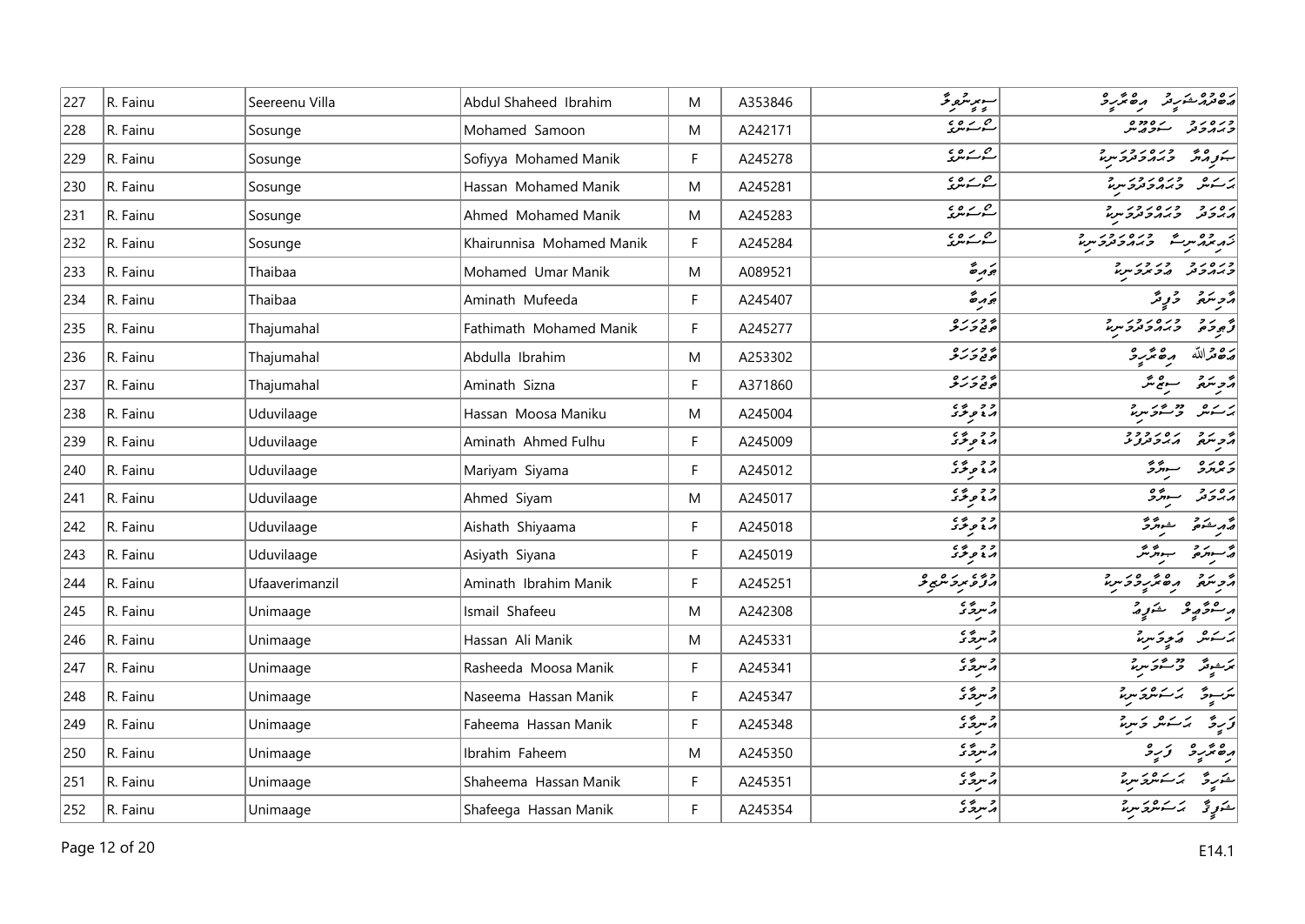| 253 | R. Fainu       | Vaijeheyge        | Hassan Ahmed Fulhu        | M         | A024137 | ر<br>تومړين <i>د</i> ک             | ر کے معرض مرد وجود کر دیا تھا کہ اسکون کے محت کے مطابق کے مقدم کے مقدم کے مقدم کے مقدم کے مقدم کے مقدم کے مقدم<br>مقدم کی مقدم کے مقدم کے مقدم کرنے کے مقدم کرنے کے مقدم کرنے کے مقدم کے مقدم کے مقدم کے مقدم کے مقدم کے مقدم کے |
|-----|----------------|-------------------|---------------------------|-----------|---------|------------------------------------|----------------------------------------------------------------------------------------------------------------------------------------------------------------------------------------------------------------------------------|
| 254 | R. Fainu       | Vaijeheyge        | Nizar Ahmed Fulhu         | M         | A126233 | ر<br>  تو مربع رئ                  | ر ه ر و و و<br>پر ژ ترو تر<br> سریج تمر                                                                                                                                                                                          |
| 255 | R. Fainu       | Veesange          | Ibrahim Umar Manik        | M         | A094741 | اوپەتىدى                           | כן כן הק<br>נג'ב ייניו<br>ېر ھې تر په د                                                                                                                                                                                          |
| 256 | R. Fainu       | Veesange          | Fathmath Umar Manik       | F         | A245202 | ە سەمىرى                           | ا توجو څخه<br>ב ז' ב ז' היי בי                                                                                                                                                                                                   |
| 257 | R. Fainu       | Venus             | Fathmath Hameeda          | F         | A244897 | <sub>حو</sub> سَرَتْہ              | د څو څخه له کمتونگر                                                                                                                                                                                                              |
| 258 | R. Fainu       | Villu             | Fathmath Yasfa            | F         | A242127 | حرقحه                              | أزَّبوحَ مَرَ الرَّمْرُ                                                                                                                                                                                                          |
| 259 | R. Fainu       | Villu             | Ahmed Ali Manik           | M         | A245036 | حرقحه                              | أرورو أرواحية                                                                                                                                                                                                                    |
| 260 | R. Fainu       | Villu             | Shamsunnisa Mohamed Manik | F         | A245268 | حرقحر                              | בי הרי הרי המבנבית                                                                                                                                                                                                               |
| 261 | R. Fainu       | Violetmaage       | Adam Naseer               | ${\sf M}$ | A138786 | أقار وه و و و                      | پر تر سر سر سر تر                                                                                                                                                                                                                |
| 262 | R. Fainu       | Violetmaage       | Shahuzeena Ali            | F         | A153449 | ر ري ه و د ،<br>مرکز هو د          | شەرىپ ئىگە سەمىي                                                                                                                                                                                                                 |
| 263 | R. Fainu       | Violetmaage       | Zareena Ali               | F         | A245372 | د بر د ه و د                       | كي پرېتش كې يې                                                                                                                                                                                                                   |
| 264 | R. Fainu       | Violetmaage       | Nasma Ali                 | F         | A245373 | پر په ويو په<br>  <i>و</i> پر پر چ | ىئەرمەمچ<br>ەكىر                                                                                                                                                                                                                 |
| 265 | R. Fainu       | Waseemee Hiyaa    | Aminath Waseema           | F         | A244993 | اۇسورىدۇ.<br><u>ئىقق</u> ىيە       | أأروبتهم وكسبوش                                                                                                                                                                                                                  |
| 266 | R. Fainu       | Waseemee Hiyaa    | Fathmath Waseema          | F         | A244994 | لەسىدە رەڭر<br>ئىققىقىسى           | وُجِرَةً وَسِيرً                                                                                                                                                                                                                 |
| 267 | R. Fainu       | <b>White Rose</b> | Hussain Mohamed Manik     | M         | A046960 | ئەرەم ئەر                          | 2 באת יש 2 בי 2 ביבי בית יש<br>המשתיים המודי ביבית יש                                                                                                                                                                            |
| 268 | R. Fainu       | <b>White Rose</b> | Aminath Ifasha            | F         | A242187 | 2.2882                             | أزوينهم أرقشة                                                                                                                                                                                                                    |
| 269 | R. Fainu       | White Rose        | Aishath Inasha            | F         | A242190 | ە مەھ بۇ ھ                         | أقدم شكاهي ويترسك                                                                                                                                                                                                                |
| 270 | IR. Fainu      | <b>White Rose</b> | Ahmed Aslam               | M         | A242192 | لخروعهم                            | أرور ومستوره                                                                                                                                                                                                                     |
| 271 | R. Fainu       | <b>White Rose</b> | Nadheema Ali              | F         | A245370 | ئەمرىقىمى <sup>م</sup>             | سَعِرِدَّ - سَرِ                                                                                                                                                                                                                 |
|     | R. Inguraidhoo |                   |                           |           |         |                                    |                                                                                                                                                                                                                                  |
| 272 | R. Inguraidhoo | Saburoaza         | Saudhiyya Abdul Muhusin   | F         | A160483 | ر و 0 ء<br>سەھ بىرىنى              | ת כ ס מ ת כ כ ס כ ס ה ב<br>התבנגות השבת כ ב גל הבית                                                                                                                                                                              |
|     | Th. Veymandoo  |                   |                           |           |         |                                    |                                                                                                                                                                                                                                  |
| 273 | Th. Veymandoo  | Narugismaage      | Zulfa Rashid              | F         | A249313 | يرچ په صوبر په                     | وه به محمد محمد السنة التي تحرير<br>المحاضر المحمد السنة التي تحرير                                                                                                                                                              |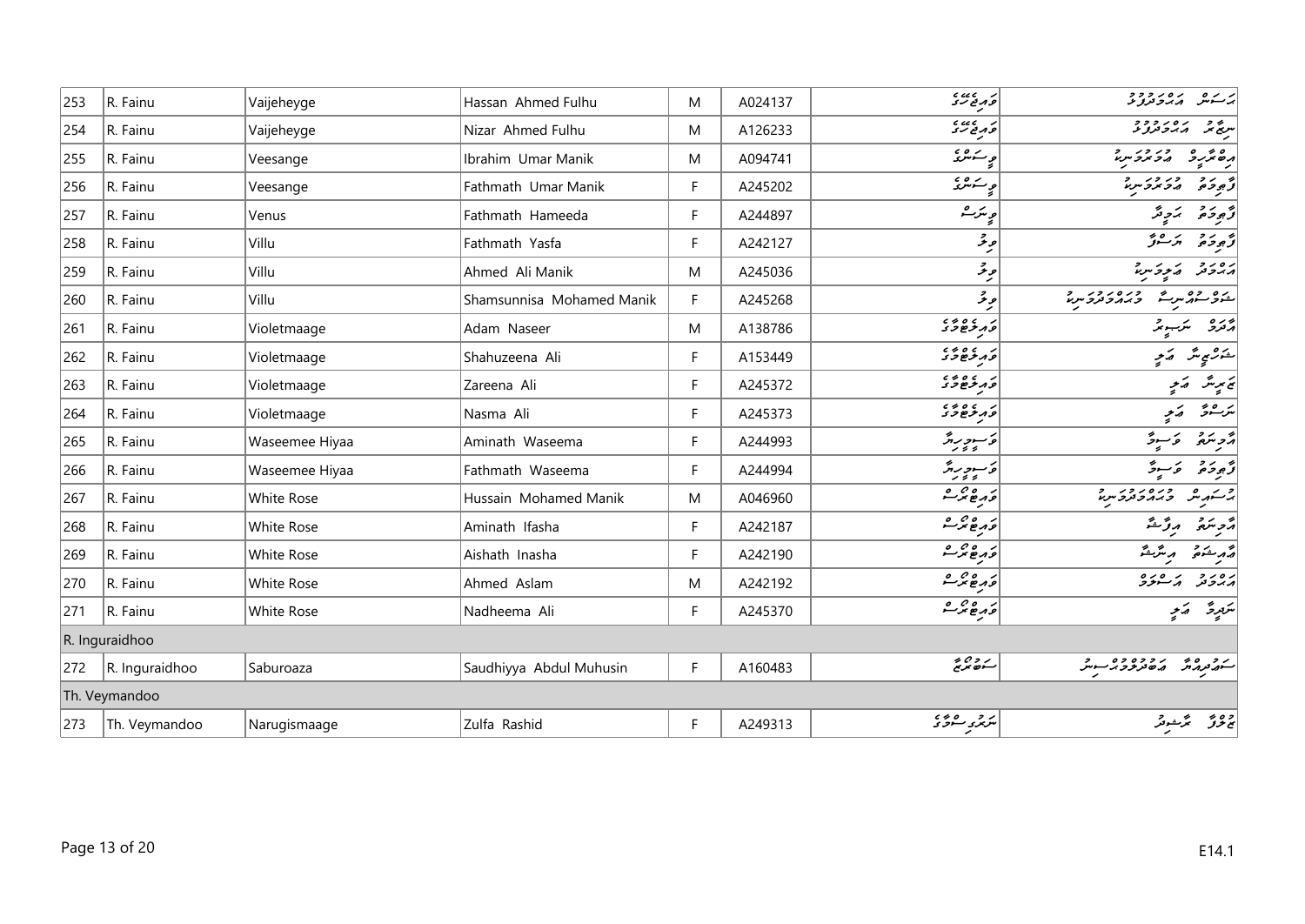## *w7qAn8m? sCw7mRo>u; wEw7mRw;sBo<*

| ' مرمر | 'يئرىثر: |
|--------|----------|
|        |          |
|        |          |
|        |          |

## *w7q9r@w7m> sCw7qHtFoFw7s; mAm=q7 w7qHtFoFw7s;*

| ىر تە | $\mathcal{O} \times$<br>$\sim$ | $\sim$<br>. . | لترنثر |
|-------|--------------------------------|---------------|--------|
|       |                                |               |        |
|       |                                |               |        |
|       |                                |               |        |

| $\frac{2}{n}$ | $\overline{\phantom{a}}$ | اير هنه. | $\mathcal{O} \times$<br>سرسر |
|---------------|--------------------------|----------|------------------------------|
|               |                          |          |                              |
|               |                          |          |                              |
|               |                          |          |                              |

| ىرتىر: | 。<br>سر سر | .,<br>مرسر |
|--------|------------|------------|
|        |            |            |
|        |            |            |
|        |            |            |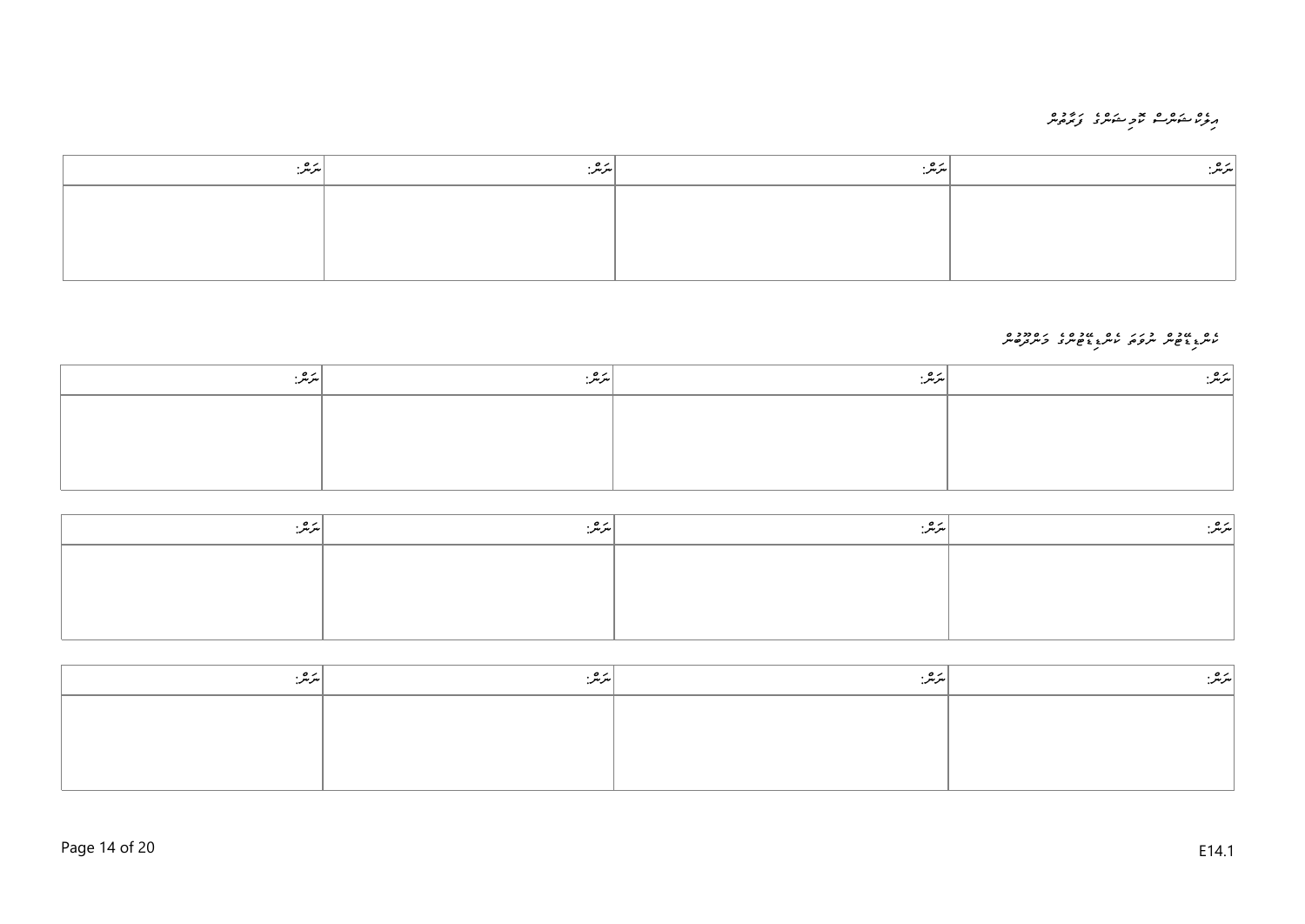| يزهر | $^{\circ}$ | ىئرىتر: |  |
|------|------------|---------|--|
|      |            |         |  |
|      |            |         |  |
|      |            |         |  |

| <sup>.</sup> سرسر. |  |
|--------------------|--|
|                    |  |
|                    |  |
|                    |  |

| ىئرىتر. | $\sim$ | ا بر هه. | لىرىش |
|---------|--------|----------|-------|
|         |        |          |       |
|         |        |          |       |
|         |        |          |       |

| 。<br>مرس. | $\overline{\phantom{a}}$<br>مر مىر | يتريثر |
|-----------|------------------------------------|--------|
|           |                                    |        |
|           |                                    |        |
|           |                                    |        |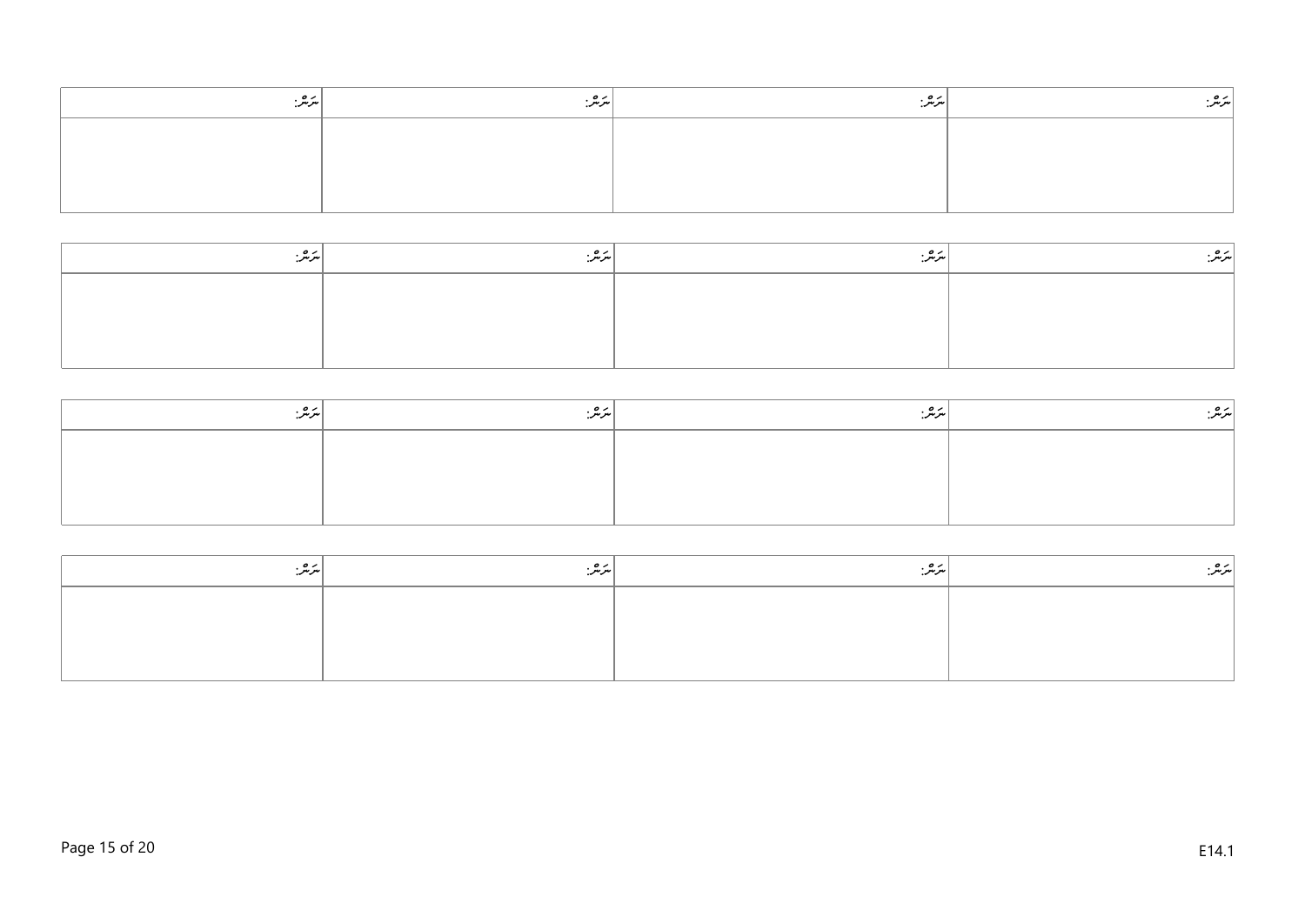| ير هو . | $\overline{\phantom{a}}$ | يرمر | اير هنه. |
|---------|--------------------------|------|----------|
|         |                          |      |          |
|         |                          |      |          |
|         |                          |      |          |

| ىر تىر: | $\circ$ $\sim$<br>" سرسر . | يترمير | o . |
|---------|----------------------------|--------|-----|
|         |                            |        |     |
|         |                            |        |     |
|         |                            |        |     |

| 'تترنثر: | . .<br>يسمونس. |  |
|----------|----------------|--|
|          |                |  |
|          |                |  |
|          |                |  |

|  | . ه |
|--|-----|
|  |     |
|  |     |
|  |     |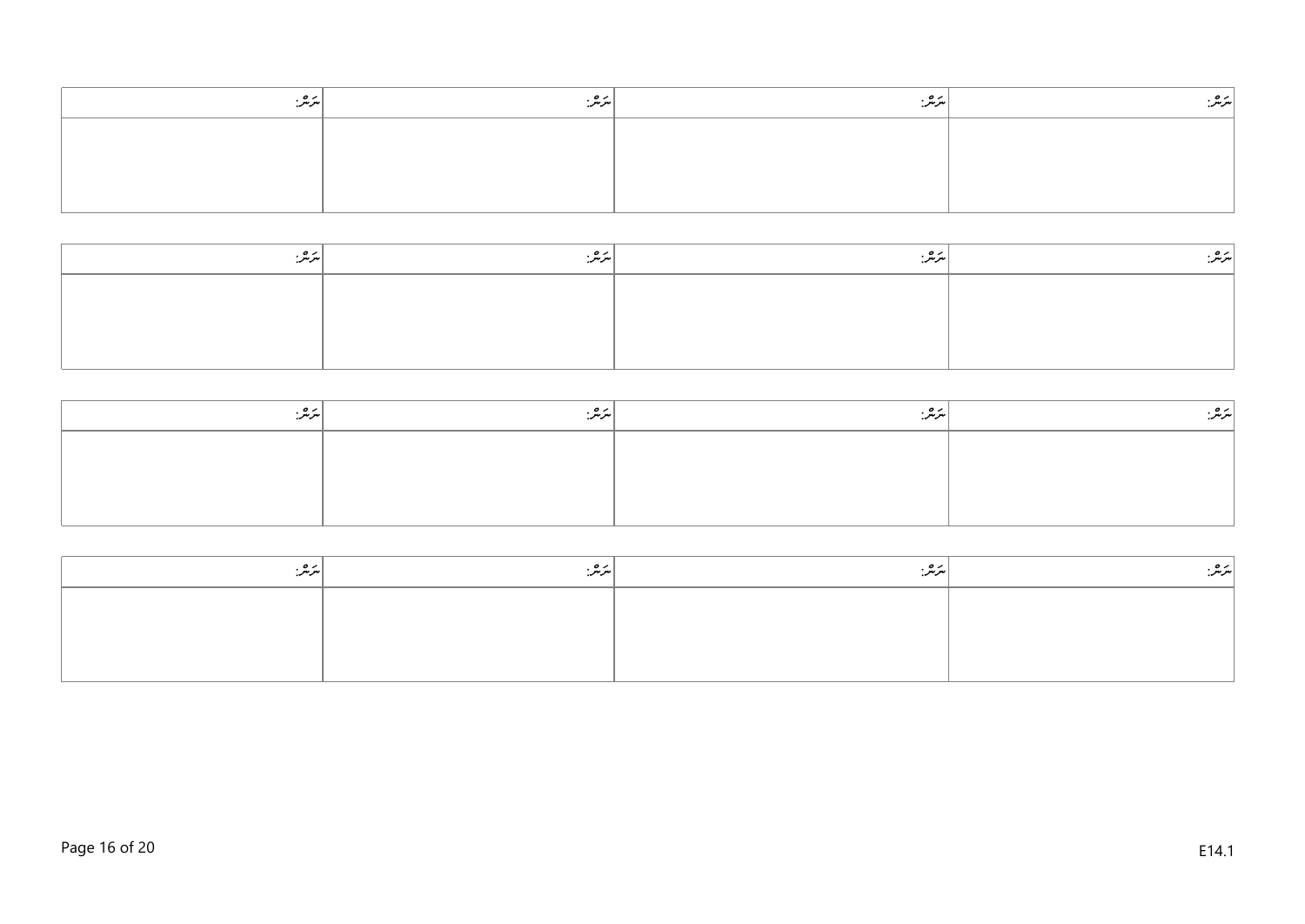| ير هو . | $\overline{\phantom{a}}$ | يرمر | اير هنه. |
|---------|--------------------------|------|----------|
|         |                          |      |          |
|         |                          |      |          |
|         |                          |      |          |

| ئىرتىر: | $\sim$<br>ا سرسر . | يئرمثر | o . |
|---------|--------------------|--------|-----|
|         |                    |        |     |
|         |                    |        |     |
|         |                    |        |     |

| 'تترنثر: | 。<br>,,,, |  |
|----------|-----------|--|
|          |           |  |
|          |           |  |
|          |           |  |

|  | . ه |
|--|-----|
|  |     |
|  |     |
|  |     |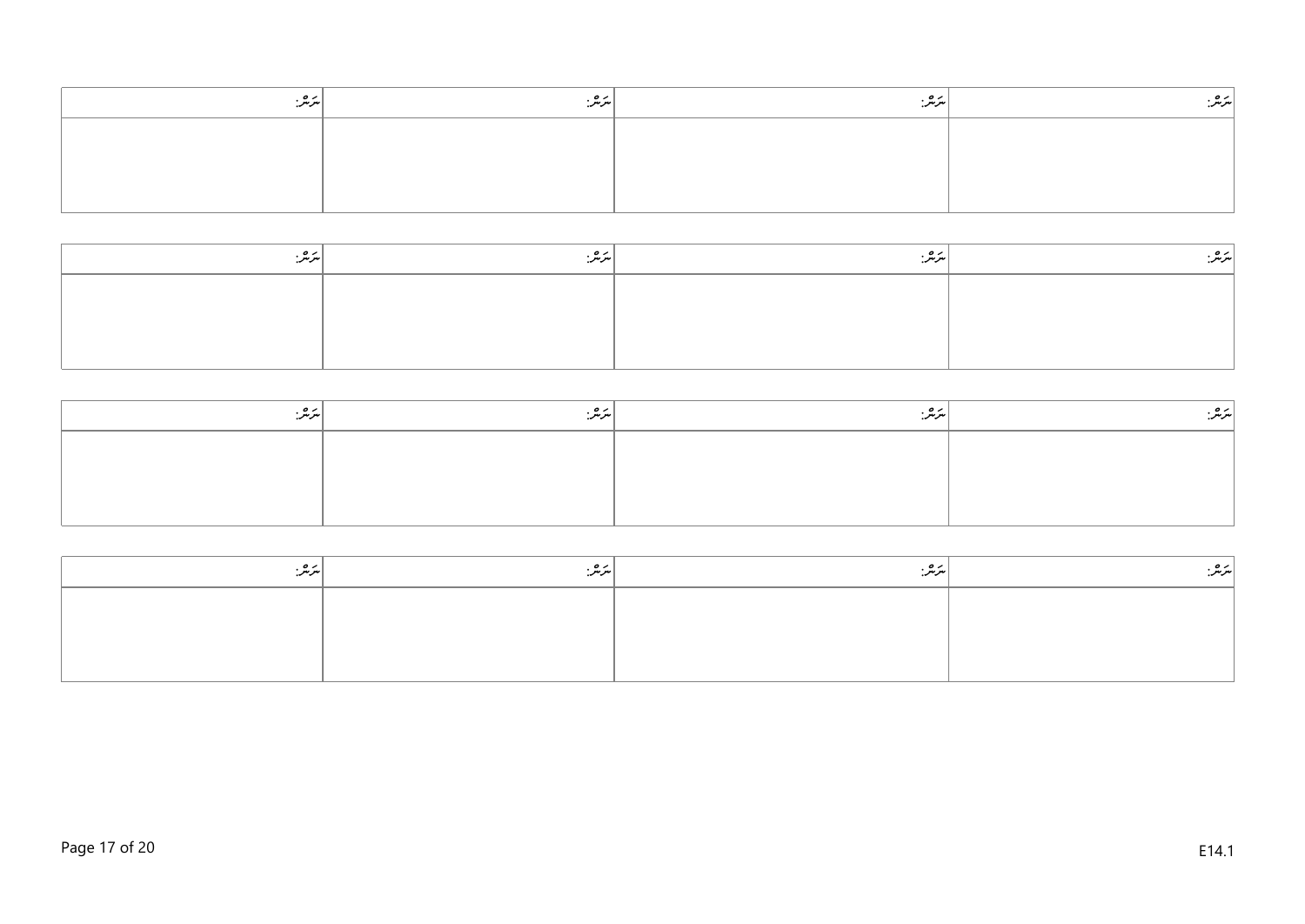| $\cdot$ | 。 | $\frac{\circ}{\cdot}$ | $\sim$<br>سرسر |
|---------|---|-----------------------|----------------|
|         |   |                       |                |
|         |   |                       |                |
|         |   |                       |                |

| ايرعر: | ر ه<br>. . |  |
|--------|------------|--|
|        |            |  |
|        |            |  |
|        |            |  |

| بر ه | . ه | $\sim$<br>سرسر |  |
|------|-----|----------------|--|
|      |     |                |  |
|      |     |                |  |
|      |     |                |  |

| 。<br>. س | ىرىىر |  |
|----------|-------|--|
|          |       |  |
|          |       |  |
|          |       |  |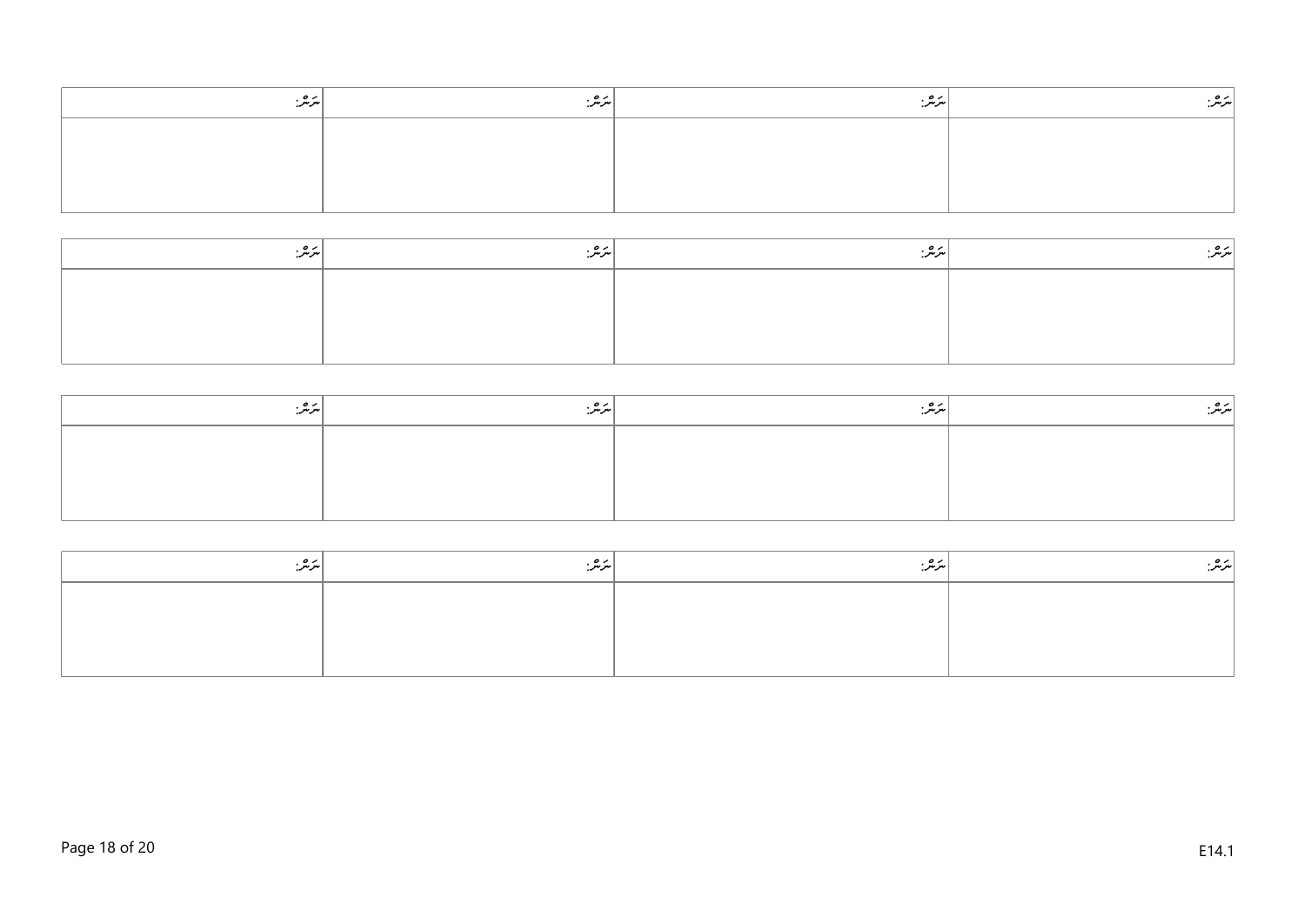| ير هو . | $\overline{\phantom{a}}$ | يرمر | اير هنه. |
|---------|--------------------------|------|----------|
|         |                          |      |          |
|         |                          |      |          |
|         |                          |      |          |

| ىر تىر: | $\circ$ $\sim$<br>" سرسر . | يترمير | o . |
|---------|----------------------------|--------|-----|
|         |                            |        |     |
|         |                            |        |     |
|         |                            |        |     |

| 'تترنثر: | 。<br>,,,, |  |
|----------|-----------|--|
|          |           |  |
|          |           |  |
|          |           |  |

|  | . ه |
|--|-----|
|  |     |
|  |     |
|  |     |